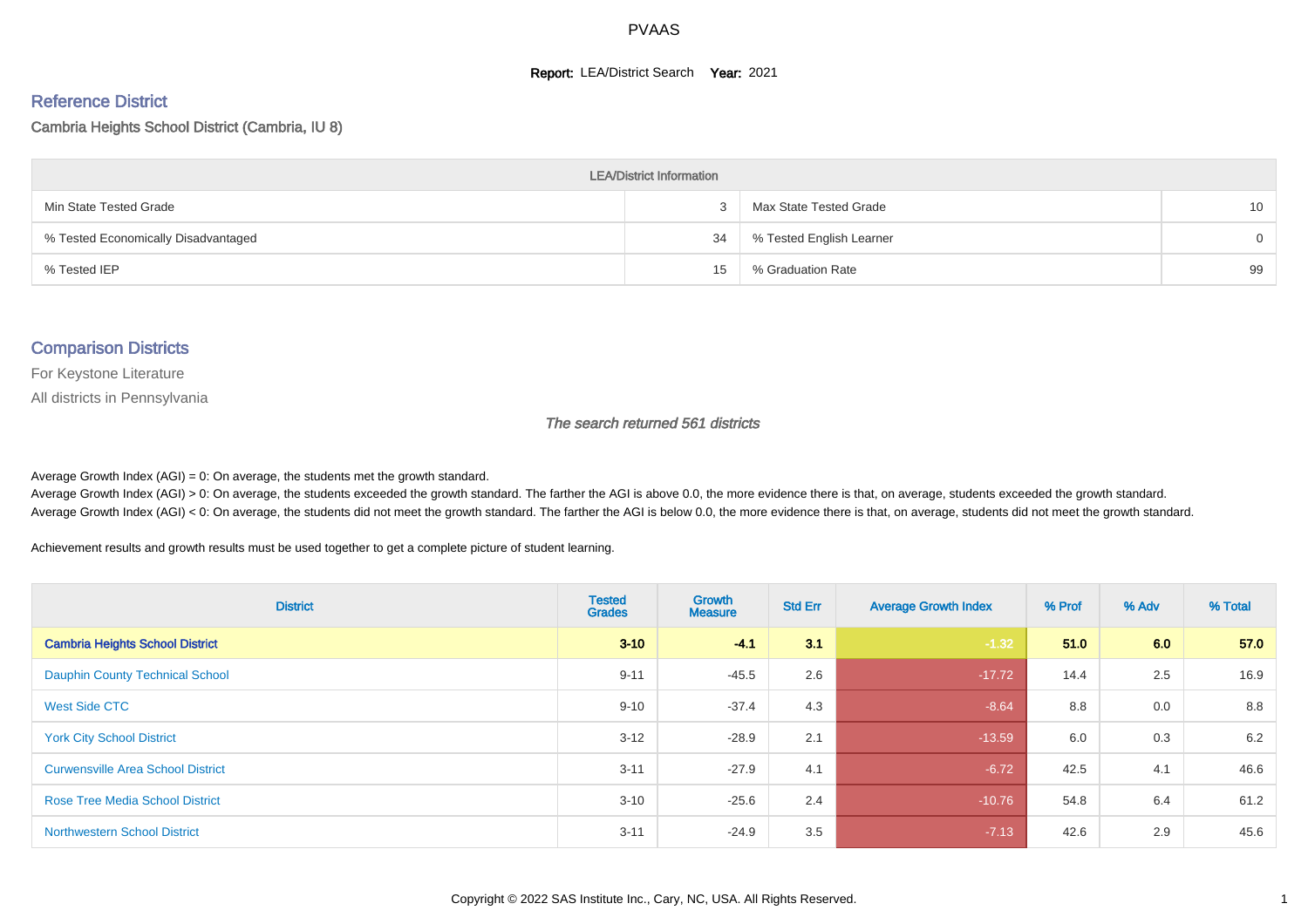| <b>District</b>                               | <b>Tested</b><br><b>Grades</b> | <b>Growth</b><br><b>Measure</b> | <b>Std Err</b> | <b>Average Growth Index</b> | % Prof | % Adv   | % Total |
|-----------------------------------------------|--------------------------------|---------------------------------|----------------|-----------------------------|--------|---------|---------|
| <b>Cambria Heights School District</b>        | $3 - 10$                       | $-4.1$                          | 3.1            | $-1.32$                     | 51.0   | 6.0     | 57.0    |
| Philipsburg-Osceola Area School District      | $3 - 11$                       | $-24.8$                         | 3.3            | $-7.43$                     | 19.7   | $2.6\,$ | 22.4    |
| <b>Mastery Charter School - Gratz Campus</b>  | $7 - 10$                       | $-23.9$                         | 4.5            | $-5.29$                     | 2.9    | 0.0     | 2.9     |
| <b>Southern Fulton School District</b>        | $3 - 11$                       | $-23.7$                         | 4.4            | $-5.37$                     | 34.2   | 10.5    | 44.7    |
| <b>Shikellamy School District</b>             | $3 - 10$                       | $-22.3$                         | 2.5            | $-8.92$                     | 33.3   | 6.1     | 39.5    |
| <b>Lawrence County CTC</b>                    | $10 - 11$                      | $-21.7$                         | 3.6            | $-6.05$                     | 19.8   | 0.0     | 19.8    |
| Lackawanna Trail School District              | $3 - 10$                       | $-21.7$                         | 3.5            | $-6.20$                     | 38.5   | 1.5     | 40.0    |
| <b>Springfield Township School District</b>   | $3 - 11$                       | $-18.9$                         | 3.2            | $-5.88$                     | 62.6   | 3.6     | 66.3    |
| <b>Frazier School District</b>                | $3 - 11$                       | $-17.2$                         | 3.7            | $-4.70$                     | 37.1   | 1.6     | 38.7    |
| <b>Penns Manor Area School District</b>       | $3 - 12$                       | $-17.0$                         | 3.7            | $-4.52$                     | 29.7   | 3.1     | 32.8    |
| <b>Pennridge School District</b>              | $3 - 10$                       | $-16.8$                         | 1.4            | $-11.59$                    | 46.8   | 8.0     | 54.9    |
| Jefferson County-Dubois AVTS                  | $9 - 11$                       | $-16.2$                         | 3.9            | $-4.16$                     | 23.0   | 0.0     | 23.0    |
| <b>Lancaster School District</b>              | $3 - 12$                       | $-15.8$                         | $1.5$          | $-10.90$                    | 14.6   | $2.3\,$ | 16.9    |
| <b>Mifflinburg Area School District</b>       | $3 - 11$                       | $-15.8$                         | 2.5            | $-6.30$                     | 42.4   | 4.0     | 46.4    |
| Schuylkill Haven Area School District         | $3 - 11$                       | $-15.3$                         | 3.1            | $-4.87$                     | 49.7   | 2.4     | 52.1    |
| <b>Ringgold School District</b>               | $3 - 11$                       | $-14.7$                         | 2.4            | $-6.04$                     | 41.5   | 7.9     | 49.4    |
| <b>Tacony Academy Charter School</b>          | $3 - 11$                       | $-14.7$                         | 3.0            | $-4.82$                     | 22.4   | 1.8     | 24.1    |
| Southern Columbia Area School District        | $3 - 11$                       | $-14.6$                         | 3.0            | $-4.92$                     | 55.0   | 4.0     | 59.0    |
| <b>Erie City School District</b>              | $3 - 12$                       | $-14.5$                         | 1.6            | $-9.26$                     | 25.4   | 3.0     | 28.4    |
| <b>Ridgway Area School District</b>           | $3 - 11$                       | $-14.5$                         | 4.1            | $-3.56$                     | 49.0   | 9.8     | 58.8    |
| <b>Minersville Area School District</b>       | $3 - 11$                       | $-14.4$                         | 3.7            | $-3.90$                     | 39.3   | 3.3     | 42.6    |
| <b>Williamsburg Community School District</b> | $3 - 11$                       | $-14.3$                         | 4.1            | $-3.48$                     | 28.3   | 0.0     | 28.3    |
| Johnsonburg Area School District              | $3 - 11$                       | $-14.1$                         | 3.9            | $-3.62$                     | 54.0   | 4.6     | 58.6    |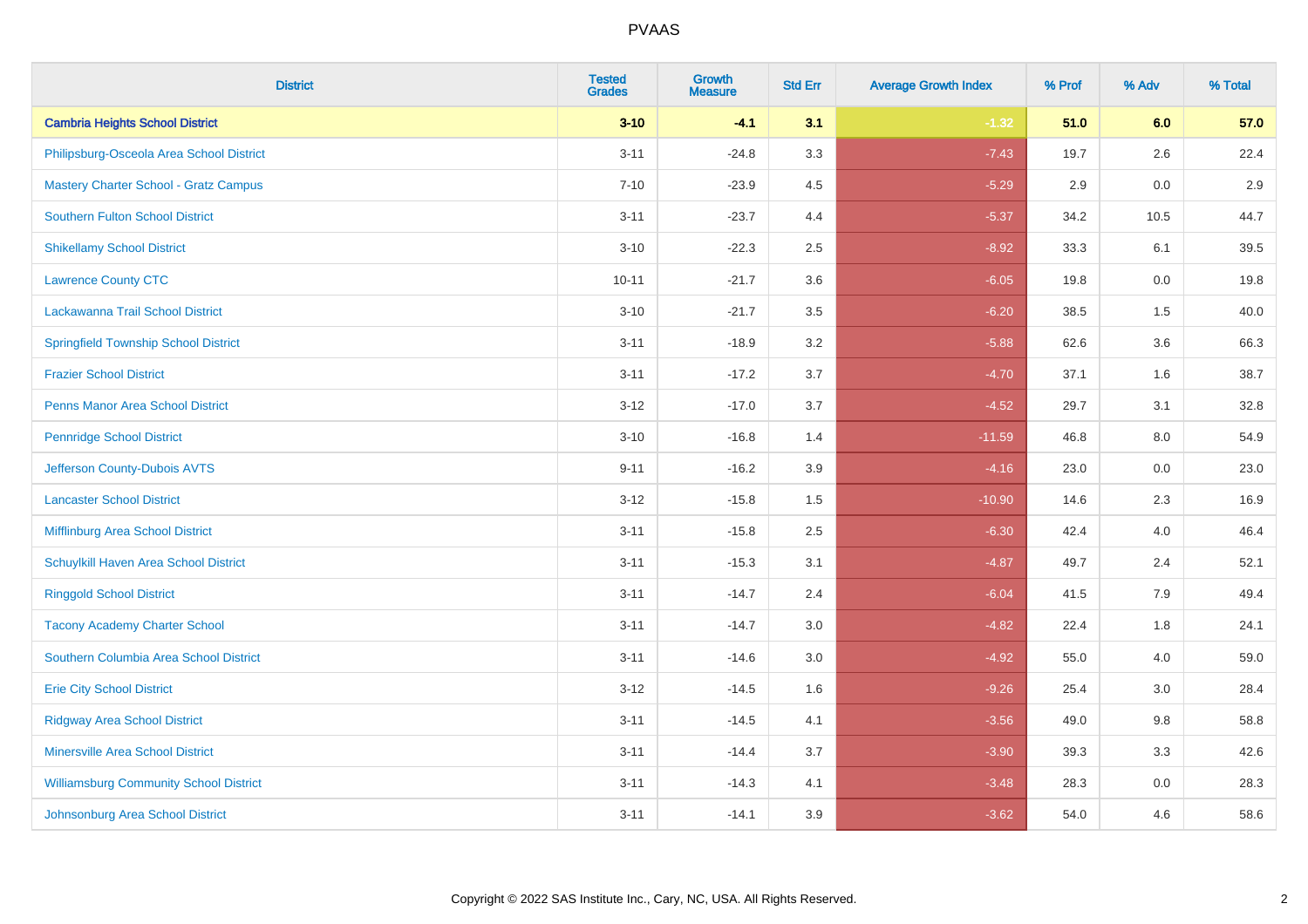| <b>District</b>                                 | <b>Tested</b><br><b>Grades</b> | <b>Growth</b><br><b>Measure</b> | <b>Std Err</b> | <b>Average Growth Index</b> | % Prof | % Adv   | % Total |
|-------------------------------------------------|--------------------------------|---------------------------------|----------------|-----------------------------|--------|---------|---------|
| <b>Cambria Heights School District</b>          | $3 - 10$                       | $-4.1$                          | 3.1            | $-1.32$                     | 51.0   | 6.0     | 57.0    |
| <b>Riverside Beaver County School District</b>  | $3 - 11$                       | $-14.0$                         | 3.0            | $-4.64$                     | 49.4   | $8.8\,$ | 58.2    |
| <b>Bristol Township School District</b>         | $3 - 11$                       | $-13.9$                         | 2.0            | $-7.05$                     | 31.0   | 3.7     | 34.7    |
| <b>Tulpehocken Area School District</b>         | $3 - 12$                       | $-13.7$                         | 2.8            | $-4.81$                     | 36.7   | 2.8     | 39.4    |
| Propel Charter School - Braddock Hills          | $3 - 11$                       | $-13.6$                         | 3.6            | $-3.81$                     | 9.7    | 1.6     | 11.3    |
| Salisbury-Elk Lick School District              | $3 - 11$                       | $-13.5$                         | 5.9            | $-2.30$                     | 27.8   | 0.0     | 27.8    |
| <b>Titusville Area School District</b>          | $3 - 11$                       | $-13.2$                         | 2.6            | $-4.99$                     | 43.2   | 4.8     | 48.0    |
| <b>Rochester Area School District</b>           | $3 - 11$                       | $-13.2$                         | 4.6            | $-2.89$                     | 19.5   | 1.3     | 20.8    |
| <b>Northern Potter School District</b>          | $3 - 12$                       | $-13.1$                         | 4.6            | $-2.84$                     | 37.5   | 0.0     | 37.5    |
| Southern Huntingdon County School District      | $3 - 11$                       | $-12.9$                         | 3.2            | $-3.98$                     | 32.5   | $2.5\,$ | 35.0    |
| <b>Keystone Education Center Charter School</b> | $3 - 12$                       | $-12.9$                         | 5.9            | $-2.19$                     | 28.0   | 0.0     | 28.0    |
| <b>Hatboro-Horsham School District</b>          | $3 - 11$                       | $-12.8$                         | 1.7            | $-7.47$                     | 45.6   | 7.2     | 52.8    |
| <b>Norristown Area School District</b>          | $3 - 12$                       | $-12.8$                         | 1.6            | $-7.98$                     | 23.5   | 2.3     | 25.7    |
| <b>Avonworth School District</b>                | $3 - 10$                       | $-12.6$                         | 3.1            | $-4.01$                     | 59.8   | 4.6     | 64.4    |
| Columbia-Montour AVTS                           | $9 - 10$                       | $-12.5$                         | 3.0            | $-4.16$                     | 22.3   | 0.6     | 22.9    |
| <b>Wellsboro Area School District</b>           | $3 - 11$                       | $-12.4$                         | 3.0            | $-4.11$                     | 49.2   | 11.9    | 61.1    |
| <b>Owen J Roberts School District</b>           | $3 - 11$                       | $-12.3$                         | 1.6            | $-7.61$                     | 57.0   | 11.9    | 69.0    |
| <b>West Mifflin Area School District</b>        | $3 - 12$                       | $-12.3$                         | 2.9            | $-4.22$                     | 39.7   | 10.3    | 50.0    |
| <b>Annville-Cleona School District</b>          | $3 - 12$                       | $-12.1$                         | 2.7            | $-4.46$                     | 34.9   | 7.8     | 42.6    |
| Catasauqua Area School District                 | $3 - 12$                       | $-12.1$                         | 3.0            | $-4.00$                     | 36.8   | 7.6     | 44.3    |
| <b>Bucks County Technical High School</b>       | $9 - 10$                       | $-12.0$                         | 2.5            | $-4.84$                     | 35.9   | 3.2     | 39.2    |
| <b>Marion Center Area School District</b>       | $3 - 10$                       | $-12.0$                         | 3.1            | $-3.87$                     | 33.7   | 1.1     | 34.8    |
| <b>Moniteau School District</b>                 | $3 - 11$                       | $-11.8$                         | 3.3            | $-3.56$                     | 50.0   | 6.3     | 56.3    |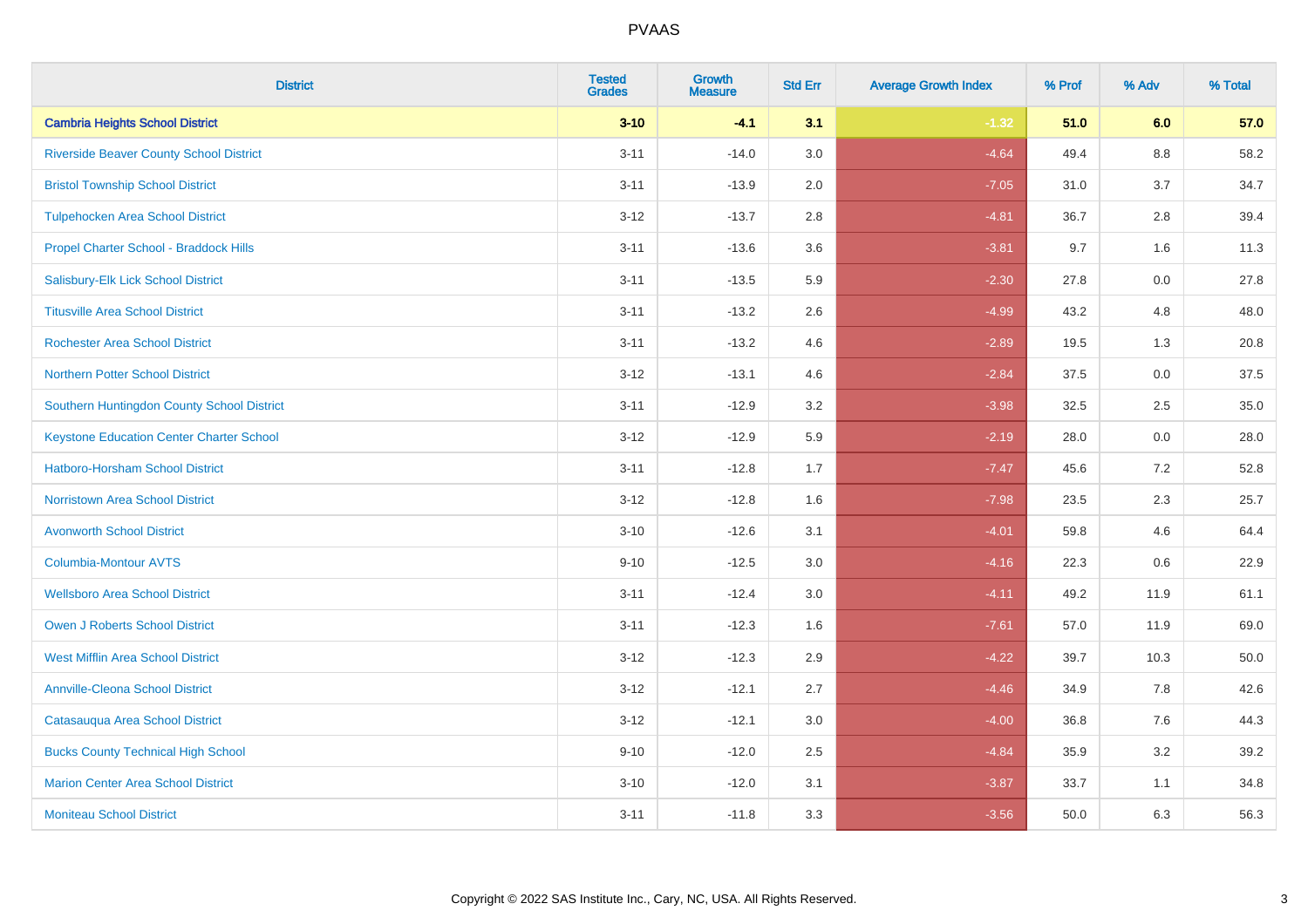| <b>District</b>                            | <b>Tested</b><br><b>Grades</b> | <b>Growth</b><br><b>Measure</b> | <b>Std Err</b> | <b>Average Growth Index</b> | % Prof | % Adv   | % Total |
|--------------------------------------------|--------------------------------|---------------------------------|----------------|-----------------------------|--------|---------|---------|
| <b>Cambria Heights School District</b>     | $3 - 10$                       | $-4.1$                          | 3.1            | $-1.32$                     | 51.0   | 6.0     | 57.0    |
| <b>Steelton-Highspire School District</b>  | $3 - 11$                       | $-11.8$                         | 3.5            | $-3.40$                     | 14.5   | 0.0     | 14.5    |
| <b>Propel Charter School-Homestead</b>     | $3 - 11$                       | $-11.7$                         | 4.1            | $-2.84$                     | 15.9   | 0.0     | 15.9    |
| <b>Abington School District</b>            | $3 - 10$                       | $-11.5$                         | 1.9            | $-6.00$                     | 56.2   | 11.6    | 67.8    |
| Southern Tioga School District             | $3 - 11$                       | $-11.5$                         | 2.7            | $-4.25$                     | 47.8   | 6.4     | 54.3    |
| Maritime Academy Charter School            | $3 - 10$                       | $-11.4$                         | 3.5            | $-3.29$                     | 15.2   | 0.0     | 15.2    |
| <b>Plum Borough School District</b>        | $3 - 11$                       | $-11.3$                         | 2.2            | $-5.19$                     | 51.1   | 9.0     | 60.1    |
| <b>South Park School District</b>          | $3 - 11$                       | $-11.3$                         | 2.7            | $-4.23$                     | 53.5   | 13.7    | 67.3    |
| La Academia Partnership Charter School     | $6 - 11$                       | $-11.0$                         | 4.7            | $-2.34$                     | 6.8    | 0.0     | 6.8     |
| <b>Sugar Valley Rural Charter School</b>   | $3 - 11$                       | $-11.0$                         | 4.5            | $-2.46$                     | 14.9   | 0.0     | 14.9    |
| <b>Solanco School District</b>             | $3 - 11$                       | $-11.0$                         | 2.0            | $-5.55$                     | 41.6   | 4.5     | 46.1    |
| <b>Propel Charter School-Montour</b>       | $3 - 10$                       | $-10.7$                         | 3.9            | $-2.71$                     | 13.7   | 0.0     | 13.7    |
| Northern Lehigh School District            | $3 - 12$                       | $-10.4$                         | 2.7            | $-3.82$                     | 28.0   | 9.3     | 37.3    |
| <b>Exeter Township School District</b>     | $3 - 11$                       | $-10.4$                         | 1.9            | $-5.44$                     | 50.6   | 2.7     | 53.3    |
| <b>Farrell Area School District</b>        | $3 - 11$                       | $-10.4$                         | 4.3            | $-2.41$                     | 19.0   | 0.0     | 19.0    |
| The New Academy Charter School             | $8 - 11$                       | $-10.4$                         | 5.2            | $-2.00$                     | 0.0    | $0.0\,$ | $0.0\,$ |
| <b>Union City Area School District</b>     | $3 - 12$                       | $-10.2$                         | 3.6            | $-2.87$                     | 42.9   | 3.2     | 46.0    |
| <b>Pittston Area School District</b>       | $3 - 11$                       | $-10.1$                         | 5.6            | $-1.80$                     | 38.1   | 9.5     | 47.6    |
| <b>Northwest Area School District</b>      | $3 - 10$                       | $-10.0$                         | 3.8            | $-2.59$                     | 34.6   | $7.3$   | 41.8    |
| Jefferson-Morgan School District           | $3 - 10$                       | $-9.9$                          | 4.2            | $-2.35$                     | 43.8   | 4.2     | 47.9    |
| <b>Big Spring School District</b>          | $3 - 11$                       | $-9.8$                          | 2.4            | $-4.00$                     | 38.6   | 8.9     | 47.5    |
| <b>Neshannock Township School District</b> | $3 - 10$                       | $-9.7$                          | 2.9            | $-3.34$                     | 62.4   | 5.6     | 67.9    |
| <b>Benton Area School District</b>         | $3 - 10$                       | $-9.7$                          | 4.5            | $-2.18$                     | 43.2   | 5.4     | 48.6    |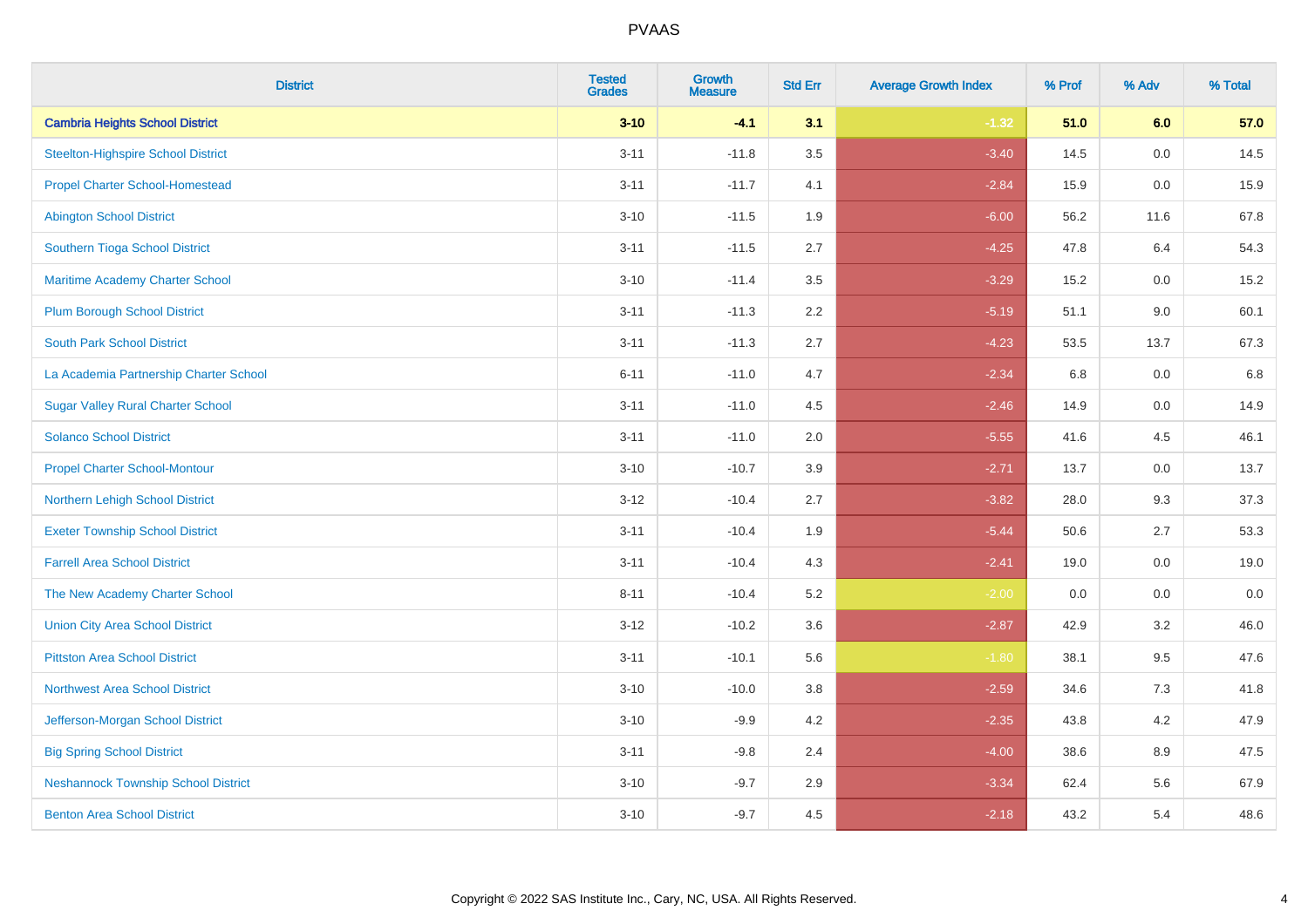| <b>District</b>                               | <b>Tested</b><br><b>Grades</b> | <b>Growth</b><br><b>Measure</b> | <b>Std Err</b> | <b>Average Growth Index</b> | % Prof | % Adv   | % Total |
|-----------------------------------------------|--------------------------------|---------------------------------|----------------|-----------------------------|--------|---------|---------|
| <b>Cambria Heights School District</b>        | $3 - 10$                       | $-4.1$                          | 3.1            | $-1.32$                     | 51.0   | 6.0     | 57.0    |
| <b>Chambersburg Area School District</b>      | $3 - 11$                       | $-9.5$                          | 1.3            | $-7.20$                     | 42.7   | 8.6     | 51.4    |
| <b>Redbank Valley School District</b>         | $3 - 11$                       | $-9.5$                          | 3.4            | $-2.77$                     | 31.5   | 4.9     | 36.4    |
| <b>Clearfield Area School District</b>        | $3 - 10$                       | $-9.4$                          | 2.6            | $-3.56$                     | 43.0   | 3.1     | 46.1    |
| <b>Carmichaels Area School District</b>       | $3 - 10$                       | $-9.3$                          | 3.3            | $-2.81$                     | 35.1   | 1.4     | 36.5    |
| <b>Berwick Area School District</b>           | $3 - 11$                       | $-9.3$                          | 2.6            | $-3.59$                     | 42.1   | 5.5     | 47.6    |
| <b>Bradford Area School District</b>          | $3 - 12$                       | $-9.3$                          | 2.4            | $-3.87$                     | 45.8   | 8.3     | 54.2    |
| <b>North East School District</b>             | $3 - 11$                       | $-9.3$                          | 3.1            | $-3.02$                     | 62.6   | 14.4    | 77.0    |
| <b>Innovative Arts Academy Charter School</b> | $6 - 11$                       | $-9.1$                          | 3.7            | $-2.44$                     | 9.5    | 0.0     | 9.5     |
| <b>Mahanoy Area School District</b>           | $3 - 10$                       | $-9.0$                          | 3.6            | $-2.49$                     | 26.2   | 1.6     | 27.9    |
| <b>Aliquippa School District</b>              | $3 - 11$                       | $-9.0$                          | 4.2            | $-2.14$                     | 11.0   | 0.0     | 11.0    |
| Philadelphia Academy Charter School           | $3 - 11$                       | $-8.9$                          | 2.9            | $-3.04$                     | 50.5   | 2.9     | 53.4    |
| South Allegheny School District               | $3 - 11$                       | $-8.8$                          | 3.2            | $-2.70$                     | 40.5   | $0.0\,$ | 40.5    |
| <b>North Star School District</b>             | $3 - 11$                       | $-8.7$                          | 3.5            | $-2.51$                     | 47.8   | 6.0     | 53.7    |
| <b>Palisades School District</b>              | $3 - 11$                       | $-8.7$                          | 2.8            | $-3.06$                     | 53.8   | 6.7     | 60.5    |
| <b>Milton Area School District</b>            | $3 - 11$                       | $-8.7$                          | 2.5            | $-3.52$                     | 45.4   | $6.9\,$ | 52.3    |
| <b>Chartiers-Houston School District</b>      | $3 - 10$                       | $-8.6$                          | 3.5            | $-2.41$                     | 59.7   | 4.5     | 64.2    |
| Lampeter-Strasburg School District            | $3 - 12$                       | $-8.6$                          | 2.0            | $-4.33$                     | 55.1   | 9.8     | 64.8    |
| <b>West Middlesex Area School District</b>    | $3 - 10$                       | $-8.4$                          | 3.8            | $-2.21$                     | 34.9   | 2.8     | 37.6    |
| <b>Elizabeth Forward School District</b>      | $3 - 11$                       | $-8.4$                          | 2.4            | $-3.41$                     | 51.7   | 4.0     | 55.7    |
| <b>Southmoreland School District</b>          | $3 - 11$                       | $-8.3$                          | 3.6            | $-2.32$                     | 56.8   | 7.2     | 64.0    |
| <b>Tamaqua Area School District</b>           | $3 - 12$                       | $-8.2$                          | 2.5            | $-3.24$                     | 44.5   | 1.9     | 46.4    |
| <b>Muncy School District</b>                  | $3 - 11$                       | $-8.1$                          | 3.7            | $-2.21$                     | 42.0   | 3.8     | 45.8    |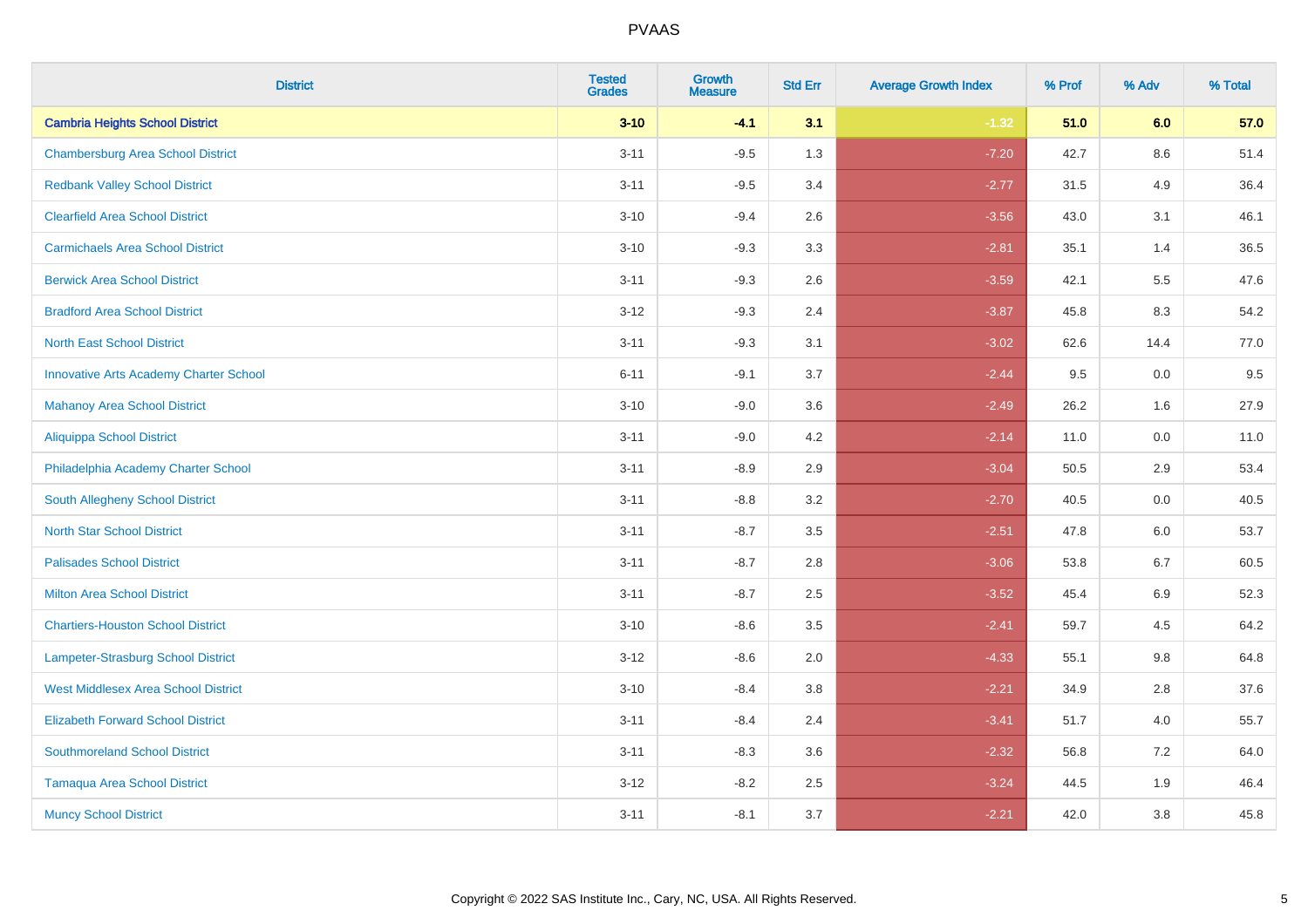| <b>District</b>                              | <b>Tested</b><br><b>Grades</b> | <b>Growth</b><br><b>Measure</b> | <b>Std Err</b> | <b>Average Growth Index</b> | % Prof | % Adv   | % Total  |
|----------------------------------------------|--------------------------------|---------------------------------|----------------|-----------------------------|--------|---------|----------|
| <b>Cambria Heights School District</b>       | $3 - 10$                       | $-4.1$                          | 3.1            | $-1.32$                     | 51.0   | 6.0     | 57.0     |
| Portage Area School District                 | $3 - 10$                       | $-8.1$                          | 3.6            | $-2.26$                     | 40.6   | 9.4     | $50.0\,$ |
| <b>Blairsville-Saltsburg School District</b> | $3 - 11$                       | $-8.0$                          | 3.0            | $-2.68$                     | 37.3   | 7.0     | 44.3     |
| <b>Western Beaver County School District</b> | $3 - 11$                       | $-7.8$                          | 4.2            | $-1.87$                     | 56.5   | 6.5     | 63.0     |
| <b>Shamokin Area School District</b>         | $3 - 11$                       | $-7.7$                          | 4.8            | $-1.60$                     | 38.1   | 3.2     | 41.3     |
| <b>Pine Grove Area School District</b>       | $3 - 11$                       | $-7.7$                          | 2.9            | $-2.66$                     | 42.3   | 7.7     | 50.0     |
| <b>Dunmore School District</b>               | $3 - 11$                       | $-7.7$                          | 2.9            | $-2.62$                     | 34.0   | 7.2     | 41.2     |
| <b>Penn Hills School District</b>            | $3 - 11$                       | $-7.6$                          | 2.6            | $-2.94$                     | 33.1   | 0.7     | 33.8     |
| <b>Mohawk Area School District</b>           | $3 - 11$                       | $-7.5$                          | 3.1            | $-2.45$                     | 49.4   | 11.0    | 60.4     |
| Northern Tioga School District               | $3-12$                         | $-7.5$                          | 2.8            | $-2.64$                     | 54.0   | $1.2\,$ | 55.2     |
| <b>Conneaut School District</b>              | $3-12$                         | $-7.5$                          | 2.6            | $-2.91$                     | 38.4   | 7.4     | 45.8     |
| <b>Highlands School District</b>             | $3 - 11$                       | $-7.4$                          | 2.7            | $-2.76$                     | 44.4   | 3.7     | 48.2     |
| <b>Williams Valley School District</b>       | $3 - 11$                       | $-7.3$                          | 3.4            | $-2.13$                     | 23.2   | $0.0\,$ | 23.2     |
| California Area School District              | $3 - 10$                       | $-7.3$                          | 3.6            | $-2.02$                     | 42.6   | $9.8\,$ | 52.5     |
| <b>Forest Hills School District</b>          | $3 - 11$                       | $-7.3$                          | 2.7            | $-2.74$                     | 41.1   | 13.7    | 54.8     |
| <b>Interboro School District</b>             | $3 - 12$                       | $-7.3$                          | 2.1            | $-3.43$                     | 46.6   | 4.8     | 51.4     |
| <b>Brownsville Area School District</b>      | $3 - 12$                       | $-7.2$                          | 3.9            | $-1.83$                     | 34.4   | 6.1     | 40.5     |
| <b>Windber Area School District</b>          | $3 - 11$                       | $-7.2$                          | 3.2            | $-2.24$                     | 55.4   | 7.2     | 62.6     |
| <b>Wallenpaupack Area School District</b>    | $3 - 11$                       | $-7.1$                          | 2.3            | $-3.09$                     | 40.8   | 2.4     | 43.1     |
| <b>Freedom Area School District</b>          | $3 - 11$                       | $-7.1$                          | 3.0            | $-2.37$                     | 43.8   | 4.2     | 47.9     |
| <b>Harbor Creek School District</b>          | $3 - 11$                       | $-7.1$                          | 2.7            | $-2.67$                     | 48.8   | 15.2    | 64.0     |
| <b>Moshannon Valley School District</b>      | $3 - 10$                       | $-7.0$                          | 3.4            | $-2.01$                     | 48.5   | $0.0\,$ | 48.5     |
| Penn-Delco School District                   | $3 - 11$                       | $-6.8$                          | 1.9            | $-3.51$                     | 46.6   | 3.2     | 49.8     |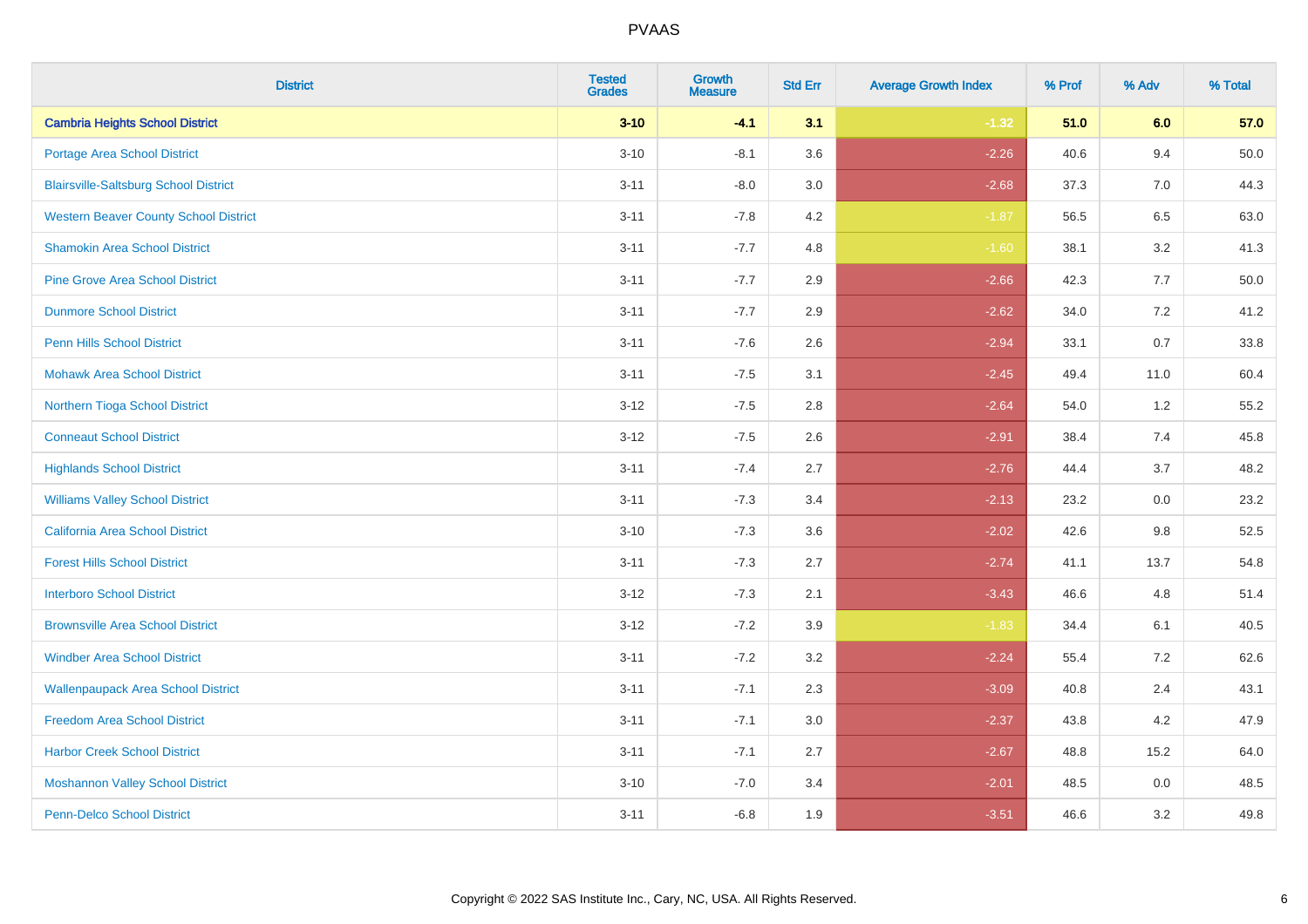| <b>District</b>                                   | <b>Tested</b><br><b>Grades</b> | <b>Growth</b><br><b>Measure</b> | <b>Std Err</b> | <b>Average Growth Index</b> | % Prof | % Adv | % Total |
|---------------------------------------------------|--------------------------------|---------------------------------|----------------|-----------------------------|--------|-------|---------|
| <b>Cambria Heights School District</b>            | $3 - 10$                       | $-4.1$                          | 3.1            | $-1.32$                     | 51.0   | 6.0   | 57.0    |
| <b>Yough School District</b>                      | $3 - 10$                       | $-6.6$                          | 2.7            | $-2.43$                     | 50.8   | 4.0   | 54.8    |
| <b>Butler Area School District</b>                | $3 - 11$                       | $-6.5$                          | 1.5            | $-4.26$                     | 42.5   | 9.4   | 51.9    |
| <b>Executive Education Academy Charter School</b> | $3 - 10$                       | $-6.5$                          | 3.1            | $-2.08$                     | 23.7   | 2.2   | 25.8    |
| <b>New Castle Area School District</b>            | $3 - 12$                       | $-6.4$                          | 2.4            | $-2.66$                     | 32.5   | 4.3   | 36.8    |
| <b>Tri-Valley School District</b>                 | $3 - 10$                       | $-6.4$                          | 4.1            | $-1.57$                     | 37.0   | 4.4   | 41.3    |
| <b>Slippery Rock Area School District</b>         | $3 - 11$                       | $-6.3$                          | 2.5            | $-2.51$                     | 56.2   | 9.5   | 65.7    |
| <b>Upper Dauphin Area School District</b>         | $3 - 11$                       | $-6.3$                          | 3.2            | $-1.98$                     | 37.4   | 4.8   | 42.2    |
| <b>East Allegheny School District</b>             | $3 - 11$                       | $-6.3$                          | 3.3            | $-1.87$                     | 31.9   | 9.7   | 41.7    |
| <b>Dubois Area School District</b>                | $3 - 11$                       | $-6.2$                          | 2.0            | $-3.07$                     | 50.9   | 13.4  | 64.3    |
| <b>Mount Union Area School District</b>           | $3 - 10$                       | $-6.1$                          | 3.1            | $-1.97$                     | 32.2   | 3.4   | 35.6    |
| <b>Waynesboro Area School District</b>            | $3 - 12$                       | $-6.1$                          | 1.9            | $-3.20$                     | 50.0   | 6.8   | 56.8    |
| <b>East Lycoming School District</b>              | $3 - 11$                       | $-6.0$                          | 2.7            | $-2.24$                     | 48.3   | 4.2   | 52.5    |
| <b>Karns City Area School District</b>            | $3 - 11$                       | $-6.0$                          | 2.9            | $-2.03$                     | 53.1   | 8.3   | 61.5    |
| <b>Forest City Regional School District</b>       | $3 - 12$                       | $-6.0$                          | 3.0            | $-1.96$                     | 44.1   | 0.0   | 44.1    |
| <b>Old Forge School District</b>                  | $3 - 12$                       | $-5.9$                          | 3.4            | $-1.73$                     | 52.9   | 7.1   | 60.0    |
| <b>Shade-Central City School District</b>         | $3 - 11$                       | $-5.9$                          | 4.6            | $-1.28$                     | 27.8   | 0.0   | 27.8    |
| <b>Fort Cherry School District</b>                | $3 - 10$                       | $-5.9$                          | 3.8            | $-1.56$                     | 55.2   | 5.2   | 60.3    |
| <b>Universal Audenried Charter School</b>         | $9 - 11$                       | $-5.8$                          | 2.4            | $-2.40$                     | 14.6   | 0.0   | 14.6    |
| Jim Thorpe Area School District                   | $3 - 11$                       | $-5.8$                          | 2.7            | $-2.19$                     | 33.3   | 7.4   | 40.7    |
| <b>Blue Mountain School District</b>              | $3 - 10$                       | $-5.8$                          | 2.3            | $-2.56$                     | 46.6   | 8.5   | 55.1    |
| Susquehanna Township School District              | $3 - 12$                       | $-5.8$                          | 2.7            | $-2.17$                     | 36.0   | 5.6   | 41.6    |
| <b>Ferndale Area School District</b>              | $3 - 10$                       | $-5.8$                          | 4.3            | $-1.33$                     | 40.0   | 0.0   | 40.0    |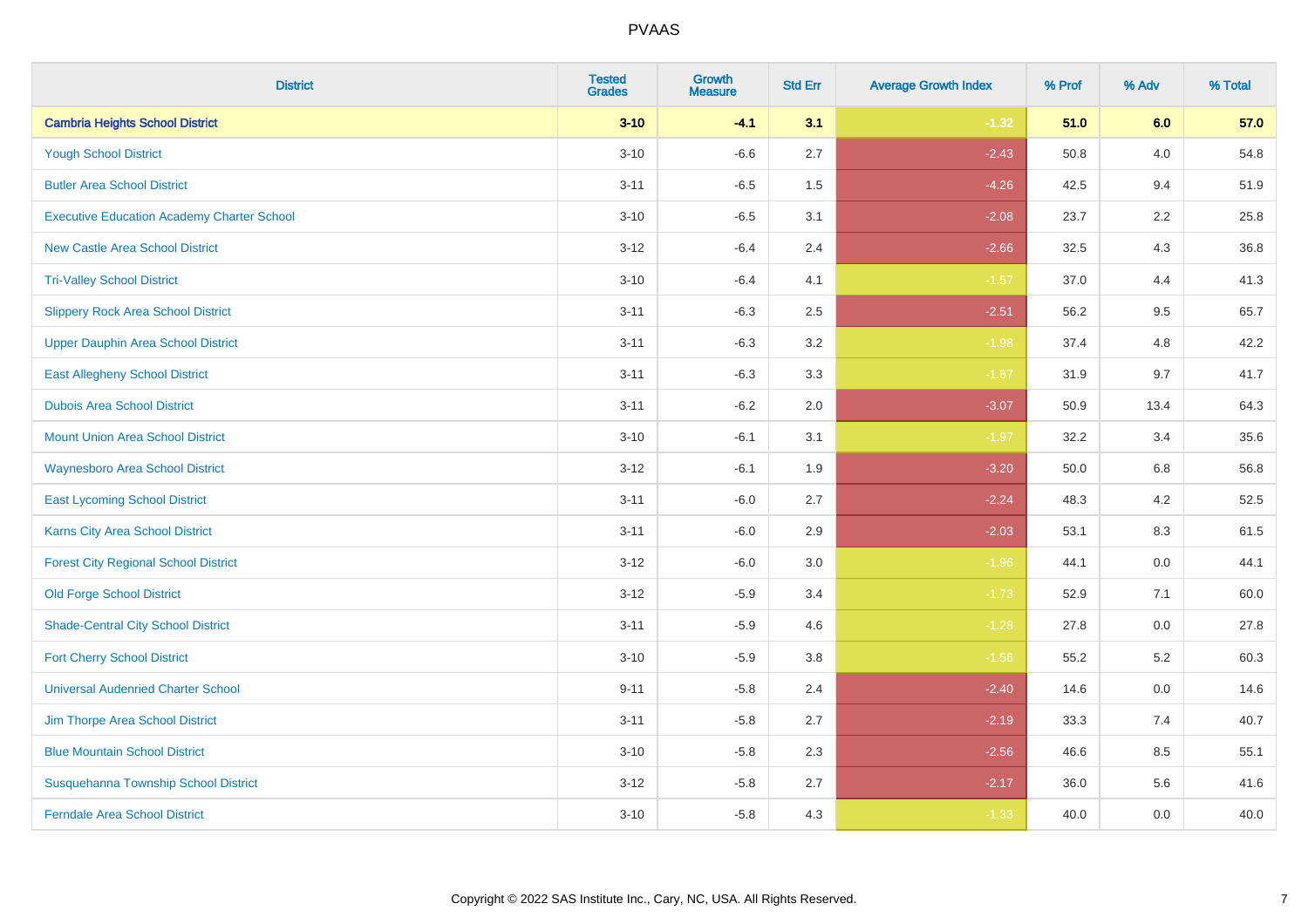| <b>District</b>                                | <b>Tested</b><br><b>Grades</b> | <b>Growth</b><br><b>Measure</b> | <b>Std Err</b> | <b>Average Growth Index</b> | % Prof | % Adv | % Total |
|------------------------------------------------|--------------------------------|---------------------------------|----------------|-----------------------------|--------|-------|---------|
| <b>Cambria Heights School District</b>         | $3 - 10$                       | $-4.1$                          | 3.1            | $-1.32$                     | 51.0   | 6.0   | 57.0    |
| <b>Pequea Valley School District</b>           | $3 - 11$                       | $-5.8$                          | 3.2            | $-1.80$                     | 39.8   | 9.1   | 48.9    |
| <b>Austin Area School District</b>             | $3 - 11$                       | $-5.7$                          | 6.4            | $-0.90$                     | 33.3   | 5.6   | 38.9    |
| <b>Carbon Career &amp; Technical Institute</b> | $9 - 11$                       | $-5.7$                          | 3.6            | $-1.59$                     | 34.5   | 1.2   | 35.7    |
| <b>Claysburg-Kimmel School District</b>        | $3 - 11$                       | $-5.7$                          | 4.0            | $-1.42$                     | 42.9   | 8.2   | 51.0    |
| South Williamsport Area School District        | $3 - 10$                       | $-5.7$                          | 2.5            | $-2.30$                     | 45.5   | 4.5   | 50.0    |
| <b>Fairfield Area School District</b>          | $3 - 11$                       | $-5.6$                          | 3.4            | $-1.66$                     | 57.9   | 4.0   | 61.8    |
| <b>Canton Area School District</b>             | $3 - 11$                       | $-5.5$                          | 3.2            | $-1.75$                     | 40.7   | 2.3   | 43.0    |
| <b>Bermudian Springs School District</b>       | $3 - 11$                       | $-5.5$                          | 2.9            | $-1.94$                     | 56.4   | 6.8   | 63.2    |
| <b>Montrose Area School District</b>           | $3 - 10$                       | $-5.5$                          | 3.0            | $-1.82$                     | 46.7   | 5.4   | 52.2    |
| <b>Trinity Area School District</b>            | $3 - 11$                       | $-5.4$                          | 2.0            | $-2.71$                     | 48.3   | 11.8  | 60.1    |
| Imhotep Institute Charter High School          | $9 - 11$                       | $-5.3$                          | 5.8            | $-0.92$                     | 25.0   | 0.0   | 25.0    |
| <b>Corry Area School District</b>              | $3 - 11$                       | $-5.3$                          | 2.6            | $-2.03$                     | 38.5   | 6.0   | 44.5    |
| <b>Carlisle Area School District</b>           | $3 - 11$                       | $-5.3$                          | 1.9            | $-2.81$                     | 54.0   | 6.3   | 60.3    |
| <b>Indiana Area School District</b>            | $3 - 11$                       | $-5.3$                          | 2.3            | $-2.28$                     | 47.6   | 18.4  | 66.1    |
| <b>Middletown Area School District</b>         | $3 - 11$                       | $-5.3$                          | 2.6            | $-2.05$                     | 46.4   | 5.3   | 51.7    |
| <b>Brentwood Borough School District</b>       | $3 - 11$                       | $-5.3$                          | 3.0            | $-1.72$                     | 52.0   | 6.1   | 58.2    |
| Perseus House Charter School Of Excellence     | $6 - 11$                       | $-5.2$                          | 3.0            | $-1.72$                     | 16.5   | 0.0   | 16.5    |
| <b>Keystone Central School District</b>        | $3 - 11$                       | $-5.1$                          | 2.0            | $-2.46$                     | 44.7   | 4.6   | 49.4    |
| <b>Upper Moreland Township School District</b> | $3 - 11$                       | $-5.0$                          | 2.2            | $-2.31$                     | 57.9   | 4.0   | 61.9    |
| <b>Mount Pleasant Area School District</b>     | $3 - 11$                       | $-5.0$                          | 2.6            | $-1.93$                     | 52.6   | 0.0   | 52.6    |
| <b>Washington School District</b>              | $3 - 11$                       | $-4.9$                          | 2.8            | $-1.76$                     | 30.1   | 2.4   | 32.5    |
| <b>Brandywine Heights Area School District</b> | $3 - 11$                       | $-4.9$                          | 2.7            | $-1.81$                     | 49.2   | 8.2   | 57.4    |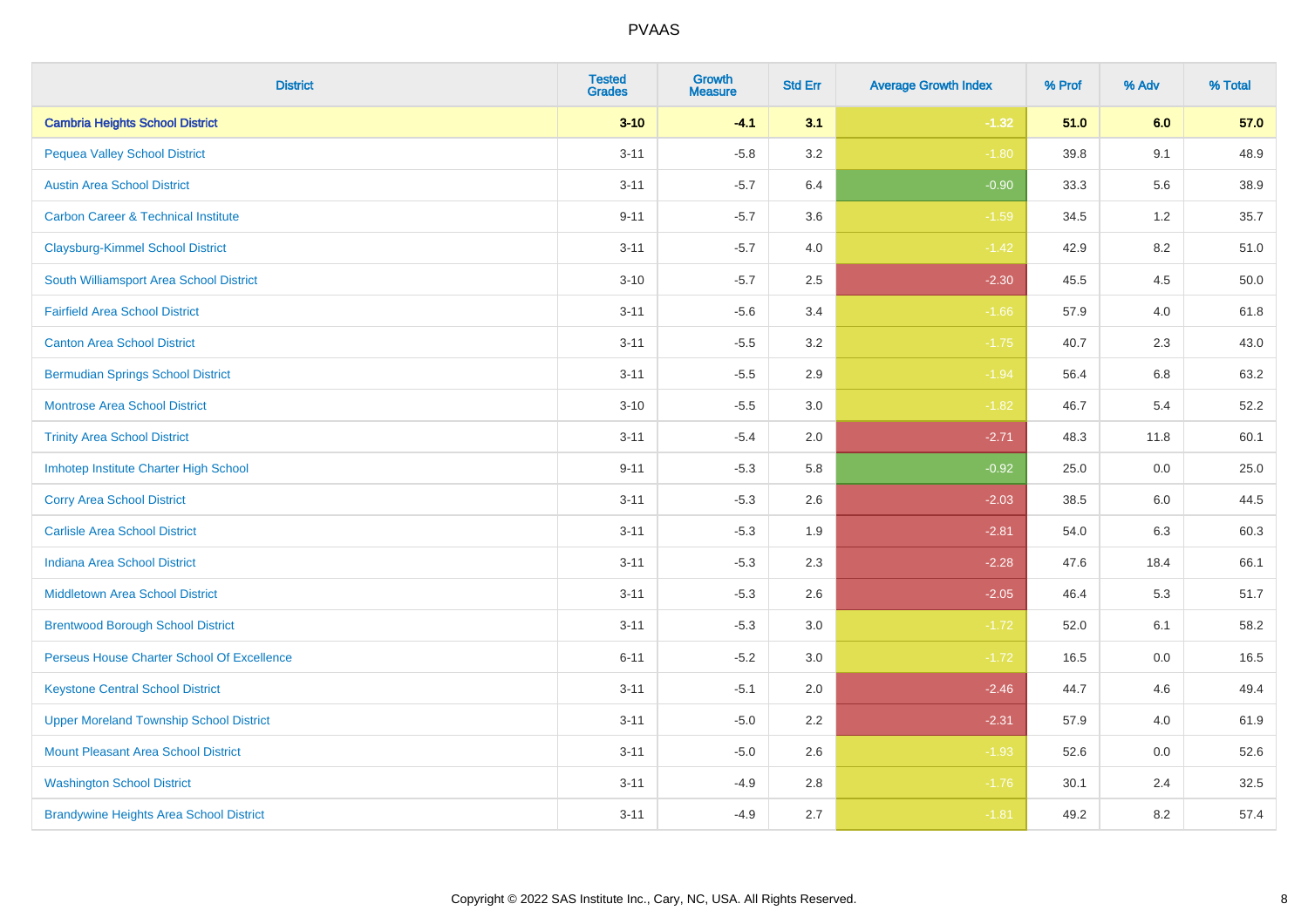| <b>District</b>                               | <b>Tested</b><br><b>Grades</b> | <b>Growth</b><br><b>Measure</b> | <b>Std Err</b> | <b>Average Growth Index</b> | % Prof | % Adv   | % Total |
|-----------------------------------------------|--------------------------------|---------------------------------|----------------|-----------------------------|--------|---------|---------|
| <b>Cambria Heights School District</b>        | $3 - 10$                       | $-4.1$                          | 3.1            | $-1.32$                     | 51.0   | 6.0     | 57.0    |
| <b>Juniata County School District</b>         | $3 - 12$                       | $-4.9$                          | 2.1            | $-2.26$                     | 38.5   | 2.9     | 41.4    |
| <b>Central Columbia School District</b>       | $3 - 12$                       | $-4.8$                          | 2.6            | $-1.86$                     | 53.7   | 14.8    | 68.5    |
| <b>Nazareth Area School District</b>          | $3 - 11$                       | $-4.7$                          | 1.7            | $-2.82$                     | 59.2   | $9.9\,$ | 69.0    |
| <b>Boyertown Area School District</b>         | $3 - 11$                       | $-4.7$                          | 1.5            | $-3.17$                     | 55.2   | 11.3    | 66.5    |
| <b>Apollo-Ridge School District</b>           | $3 - 12$                       | $-4.7$                          | 3.7            | $-1.24$                     | 50.0   | 10.0    | 60.0    |
| <b>Crawford Central School District</b>       | $3 - 11$                       | $-4.7$                          | 2.2            | $-2.15$                     | 40.6   | 10.5    | 51.1    |
| <b>Riverview School District</b>              | $3 - 11$                       | $-4.6$                          | 3.8            | $-1.20$                     | 57.9   | 15.8    | 73.7    |
| <b>West Greene School District</b>            | $3 - 11$                       | $-4.5$                          | 4.3            | $-1.04$                     | 36.6   | 7.3     | 43.9    |
| <b>Greensburg Salem School District</b>       | $3 - 11$                       | $-4.4$                          | 2.4            | $-1.88$                     | 47.6   | 4.9     | 52.4    |
| <b>Coatesville Area School District</b>       | $3 - 11$                       | $-4.4$                          | 1.7            | $-2.62$                     | 36.3   | 4.2     | 40.5    |
| <b>Quakertown Community School District</b>   | $3 - 12$                       | $-4.4$                          | 1.6            | $-2.70$                     | 56.5   | 10.0    | 66.6    |
| <b>Somerset Area School District</b>          | $3 - 11$                       | $-4.4$                          | 2.3            | $-1.93$                     | 44.4   | 14.9    | 59.3    |
| <b>Gillingham Charter School</b>              | $3 - 11$                       | $-4.4$                          | 5.6            | $-0.77$                     | 20.8   | 8.3     | 29.2    |
| <b>Forest Area School District</b>            | $3 - 11$                       | $-4.4$                          | 5.4            | $-0.81$                     | 36.2   | 2.1     | 38.3    |
| Jeannette City School District                | $3 - 11$                       | $-4.3$                          | 3.8            | $-1.13$                     | 46.7   | $7.5\,$ | 54.2    |
| <b>Antietam School District</b>               | $3 - 10$                       | $-4.3$                          | 3.8            | $-1.13$                     | 36.4   | $5.4$   | 41.8    |
| <b>Oxford Area School District</b>            | $3 - 11$                       | $-4.3$                          | 1.9            | $-2.26$                     | 41.3   | 8.0     | 49.3    |
| <b>Bristol Borough School District</b>        | $3 - 12$                       | $-4.3$                          | 3.4            | $-1.27$                     | 39.7   | 1.3     | 41.0    |
| <b>Turkeyfoot Valley Area School District</b> | $3 - 12$                       | $-4.3$                          | 5.6            | $-0.76$                     | 22.0   | 5.1     | 27.1    |
| <b>Troy Area School District</b>              | $3 - 10$                       | $-4.3$                          | 3.4            | $-1.26$                     | 43.2   | 5.7     | 48.9    |
| East Pennsboro Area School District           | $3 - 11$                       | $-4.2$                          | 2.5            | $-1.71$                     | 60.8   | 8.5     | 69.3    |
| <b>Ellwood City Area School District</b>      | $3 - 11$                       | $-4.2$                          | 3.2            | $-1.29$                     | 54.1   | 14.1    | 68.2    |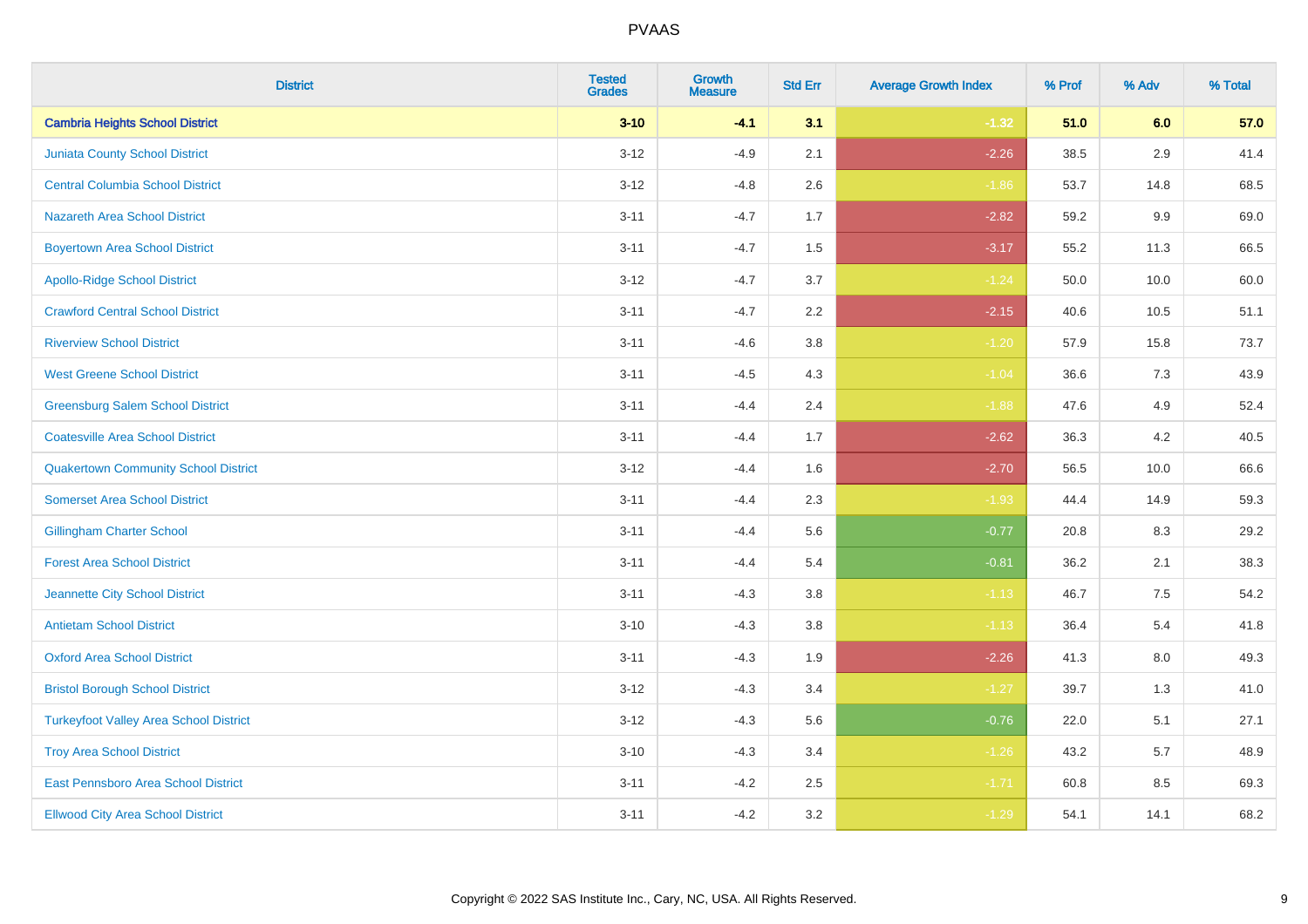| <b>District</b>                                                       | <b>Tested</b><br><b>Grades</b> | <b>Growth</b><br><b>Measure</b> | <b>Std Err</b> | <b>Average Growth Index</b> | % Prof | % Adv | % Total |
|-----------------------------------------------------------------------|--------------------------------|---------------------------------|----------------|-----------------------------|--------|-------|---------|
| <b>Cambria Heights School District</b>                                | $3 - 10$                       | $-4.1$                          | 3.1            | $-1.32$                     | 51.0   | 6.0   | 57.0    |
| <b>MaST Community Charter School</b>                                  | $3 - 10$                       | $-4.1$                          | 2.7            | $-1.52$                     | 44.0   | 9.5   | 53.4    |
| <b>Easton Area School District</b>                                    | $3 - 12$                       | $-4.1$                          | 1.4            | $-2.91$                     | 39.9   | 4.0   | 43.9    |
| <b>Cambria Heights School District</b>                                | $3 - 10$                       | $-4.1$                          | 3.1            | $-1.32$                     | 51.0   | 6.0   | 57.0    |
| <b>Elk Lake School District</b>                                       | $3 - 11$                       | $-4.0$                          | 3.3            | $-1.23$                     | 46.2   | 3.3   | 49.4    |
| <b>Pottstown School District</b>                                      | $3 - 12$                       | $-4.0$                          | 2.4            | $-1.68$                     | 29.8   | 1.2   | 31.0    |
| <b>Gettysburg Area School District</b>                                | $3 - 11$                       | $-4.0$                          | 2.1            | $-1.89$                     | 45.3   | 14.0  | 59.3    |
| Preparatory Charter School Of Mathematics, Science, Tech, And Careers | $9 - 10$                       | $-4.0$                          | 2.5            | $-1.59$                     | 15.0   | 0.0   | 15.0    |
| <b>Sullivan County School District</b>                                | $3 - 10$                       | $-4.0$                          | 4.4            | $-0.90$                     | 66.7   | 2.6   | 69.2    |
| <b>Westmont Hilltop School District</b>                               | $3 - 11$                       | $-4.0$                          | 2.8            | $-1.40$                     | 36.3   | 13.3  | 49.6    |
| <b>Juniata Valley School District</b>                                 | $3 - 11$                       | $-3.9$                          | 3.5            | $-1.10$                     | 44.4   | 3.5   | 47.8    |
| <b>Big Beaver Falls Area School District</b>                          | $3 - 11$                       | $-3.9$                          | 3.3            | $-1.18$                     | 34.1   | 3.5   | 37.6    |
| <b>York Co School Of Technology</b>                                   | $9 - 12$                       | $-3.8$                          | 1.7            | $-2.22$                     | 39.1   | 5.6   | 44.7    |
| <b>Valley Grove School District</b>                                   | $3 - 10$                       | $-3.7$                          | 3.7            | $-1.01$                     | 51.2   | 6.1   | 57.3    |
| <b>Kane Area School District</b>                                      | $3 - 10$                       | $-3.7$                          | 3.2            | $-1.17$                     | 39.5   | 9.9   | 49.4    |
| Conemaugh Township Area School District                               | $3 - 12$                       | $-3.7$                          | 3.4            | $-1.09$                     | 53.8   | 17.6  | 71.4    |
| <b>Kiski Area School District</b>                                     | $3 - 11$                       | $-3.7$                          | 2.0            | $-1.86$                     | 57.4   | 10.4  | 67.8    |
| <b>Twin Valley School District</b>                                    | $3 - 12$                       | $-3.6$                          | 2.1            | $-1.69$                     | 49.6   | 7.1   | 56.8    |
| <b>Perkiomen Valley School District</b>                               | $3 - 11$                       | $-3.5$                          | 1.6            | $-2.18$                     | 53.8   | 13.4  | 67.2    |
| <b>Fannett-Metal School District</b>                                  | $3 - 11$                       | $-3.4$                          | 5.1            | $-0.67$                     | 38.7   | 8.1   | 46.8    |
| <b>Chestnut Ridge School District</b>                                 | $3 - 12$                       | $-3.4$                          | 2.9            | $-1.17$                     | 46.6   | 5.8   | 52.4    |
| <b>Pittsburgh School District</b>                                     | $3 - 11$                       | $-3.3$                          | 1.1            | $-3.04$                     | 33.9   | 8.2   | 42.1    |
| <b>Riverside School District</b>                                      | $3 - 11$                       | $-3.2$                          | 3.0            | $-1.09$                     | 43.0   | 9.0   | 52.0    |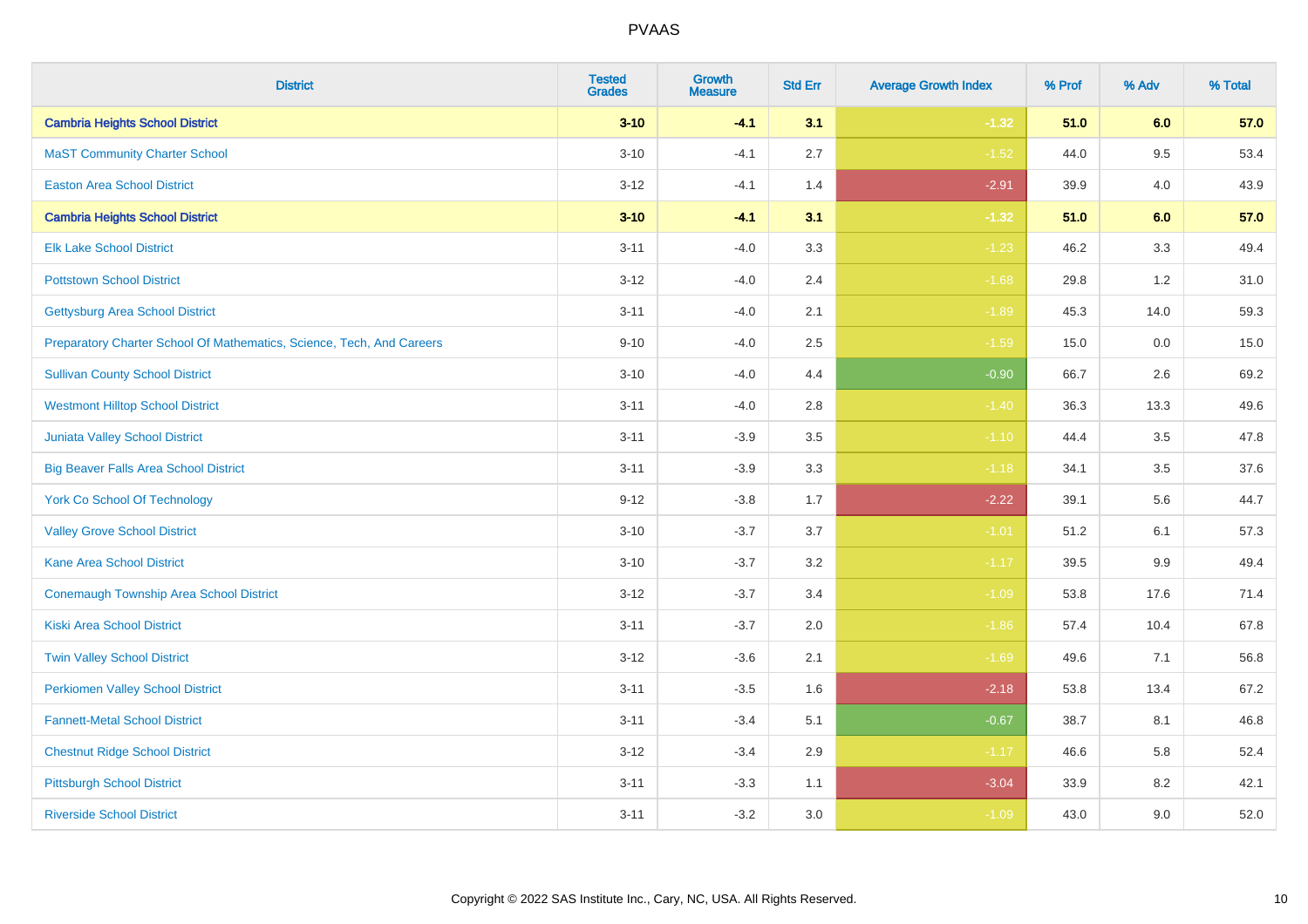| <b>District</b>                                         | <b>Tested</b><br><b>Grades</b> | <b>Growth</b><br><b>Measure</b> | <b>Std Err</b> | <b>Average Growth Index</b> | % Prof | % Adv   | % Total |
|---------------------------------------------------------|--------------------------------|---------------------------------|----------------|-----------------------------|--------|---------|---------|
| <b>Cambria Heights School District</b>                  | $3 - 10$                       | $-4.1$                          | 3.1            | $-1.32$                     | 51.0   | 6.0     | 57.0    |
| <b>Conemaugh Valley School District</b>                 | $3 - 12$                       | $-3.2$                          | 4.1            | $-0.78$                     | 48.2   | 5.6     | 53.7    |
| <b>Columbia Borough School District</b>                 | $3 - 12$                       | $-3.1$                          | 3.5            | $-0.89$                     | 29.5   | 1.9     | 31.4    |
| <b>Northeast Bradford School District</b>               | $3 - 10$                       | $-3.1$                          | 4.0            | $-0.78$                     | 33.9   | 3.4     | 37.3    |
| <b>Greater Johnstown School District</b>                | $3 - 11$                       | $-3.1$                          | 2.6            | $-1.19$                     | 26.1   | 0.0     | 26.1    |
| <b>Greencastle-Antrim School District</b>               | $3 - 11$                       | $-3.0$                          | 2.2            | $-1.36$                     | 62.4   | 9.9     | 72.3    |
| Center For Student Learning Charter School At Pennsbury | $6 - 12$                       | $-2.9$                          | 6.1            | $-0.47$                     | 42.9   | 0.0     | 42.9    |
| <b>Scranton School District</b>                         | $3 - 12$                       | $-2.9$                          | 2.4            | $-1.22$                     | 45.6   | 3.6     | 49.1    |
| Oil City Area School District                           | $3 - 11$                       | $-2.9$                          | 2.6            | $-1.08$                     | 44.4   | 5.8     | 50.2    |
| <b>Quaker Valley School District</b>                    | $3 - 11$                       | $-2.8$                          | 2.6            | $-1.08$                     | 55.2   | 13.2    | 68.4    |
| <b>Susquehanna Community School District</b>            | $3 - 11$                       | $-2.8$                          | 4.2            | $-0.66$                     | 49.4   | 6.9     | 56.3    |
| <b>Chichester School District</b>                       | $3 - 11$                       | $-2.7$                          | 2.3            | $-1.17$                     | 44.6   | 6.6     | 51.2    |
| <b>Lewisburg Area School District</b>                   | $3 - 11$                       | $-2.7$                          | 2.6            | $-1.03$                     | 57.0   | 18.5    | 75.6    |
| Shenango Area School District                           | $3 - 11$                       | $-2.6$                          | 3.3            | $-0.79$                     | 50.6   | 13.9    | 64.6    |
| <b>Charleroi School District</b>                        | $3 - 11$                       | $-2.6$                          | 3.0            | $-0.86$                     | 55.7   | 7.4     | 63.1    |
| <b>Dallas School District</b>                           | $3 - 11$                       | $-2.5$                          | 2.2            | $-1.12$                     | 54.9   | $7.6\,$ | 62.4    |
| <b>Clarion-Limestone Area School District</b>           | $3 - 12$                       | $-2.5$                          | 4.1            | $-0.60$                     | 56.8   | 6.8     | 63.6    |
| North Pocono School District                            | $3 - 11$                       | $-2.3$                          | 3.4            | $-0.68$                     | 52.0   | 16.4    | 68.5    |
| <b>Wyoming Valley West School District</b>              | $3 - 11$                       | $-2.2$                          | 2.4            | $-0.91$                     | 49.4   | 3.0     | 52.4    |
| <b>Burgettstown Area School District</b>                | $3 - 11$                       | $-2.1$                          | 3.4            | $-0.62$                     | 50.0   | 1.4     | 51.4    |
| <b>Bald Eagle Area School District</b>                  | $3 - 11$                       | $-2.1$                          | 2.7            | $-0.75$                     | 48.4   | 9.4     | 57.7    |
| Huntingdon Area School District                         | $3 - 11$                       | $-2.0$                          | 2.7            | $-0.72$                     | 36.8   | 10.3    | 47.0    |
| <b>Hope For Hyndman Charter School</b>                  | $3 - 11$                       | $-2.0$                          | 6.1            | $-0.32$                     | 33.3   | 0.0     | 33.3    |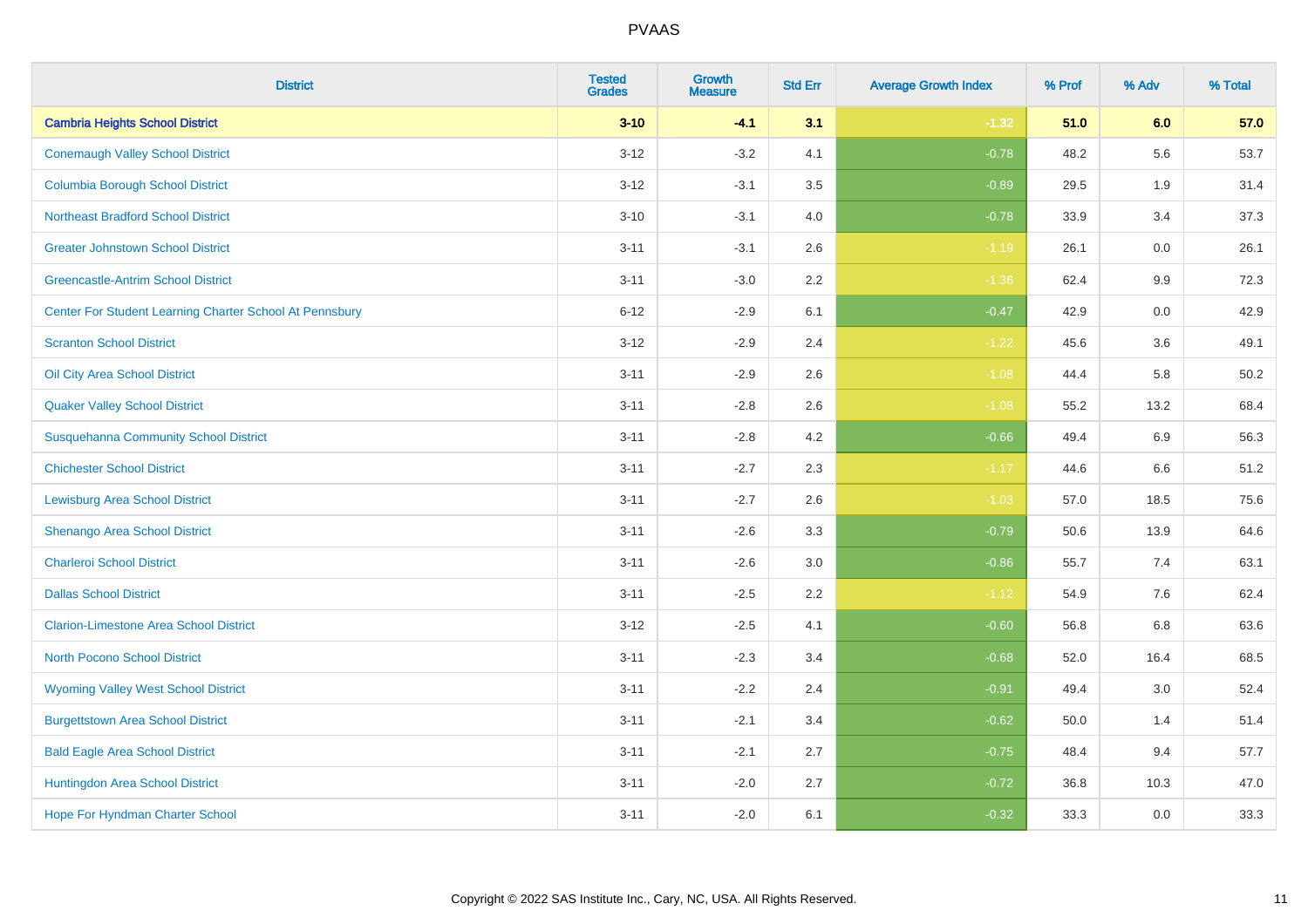| <b>District</b>                          | <b>Tested</b><br><b>Grades</b> | <b>Growth</b><br><b>Measure</b> | <b>Std Err</b> | <b>Average Growth Index</b> | % Prof | % Adv | % Total |
|------------------------------------------|--------------------------------|---------------------------------|----------------|-----------------------------|--------|-------|---------|
| <b>Cambria Heights School District</b>   | $3 - 10$                       | $-4.1$                          | 3.1            | $-1.32$                     | 51.0   | 6.0   | 57.0    |
| <b>Montour School District</b>           | $3 - 11$                       | $-1.8$                          | 2.1            | $-0.88$                     | 61.4   | 15.1  | 76.5    |
| <b>North Hills School District</b>       | $3 - 11$                       | $-1.8$                          | 1.8            | $-0.96$                     | 59.1   | 14.1  | 73.2    |
| <b>Phoenixville Area School District</b> | $3 - 11$                       | $-1.7$                          | 2.1            | $-0.83$                     | 59.9   | 10.6  | 70.5    |
| <b>Chartiers Valley School District</b>  | $3 - 11$                       | $-1.7$                          | 2.0            | $-0.81$                     | 54.7   | 8.4   | 63.1    |
| <b>Mid Valley School District</b>        | $3 - 10$                       | $-1.7$                          | 3.0            | $-0.55$                     | 45.1   | 7.8   | 52.9    |
| South Side Area School District          | $3 - 11$                       | $-1.6$                          | 3.3            | $-0.48$                     | 50.0   | 6.8   | 56.8    |
| <b>Cornell School District</b>           | $3 - 11$                       | $-1.6$                          | 5.0            | $-0.32$                     | 33.8   | 1.5   | 35.4    |
| <b>Lehighton Area School District</b>    | $3 - 11$                       | $-1.6$                          | 2.3            | $-0.70$                     | 51.1   | 5.6   | 56.7    |
| <b>Central Greene School District</b>    | $3 - 11$                       | $-1.6$                          | 2.8            | $-0.55$                     | 54.2   | 2.8   | 57.0    |
| <b>Lebanon School District</b>           | $3 - 11$                       | $-1.6$                          | 1.9            | $-0.80$                     | 24.4   | 2.6   | 27.0    |
| <b>Sharpsville Area School District</b>  | $3 - 11$                       | $-1.4$                          | 3.5            | $-0.40$                     | 55.2   | 13.4  | 68.7    |
| <b>Seneca Valley School District</b>     | $3 - 11$                       | $-1.4$                          | 1.4            | $-0.99$                     | 57.2   | 11.4  | 68.6    |
| <b>Cheltenham School District</b>        | $3 - 11$                       | $-1.4$                          | 2.1            | $-0.67$                     | 46.1   | 10.0  | 56.1    |
| <b>Wyoming Area School District</b>      | $3 - 10$                       | $-1.3$                          | 2.6            | $-0.50$                     | 53.8   | 10.8  | 64.6    |
| <b>Bellwood-Antis School District</b>    | $3 - 10$                       | $-1.2$                          | 3.2            | $-0.39$                     | 55.1   | 10.1  | 65.2    |
| <b>Palmerton Area School District</b>    | $3 - 11$                       | $-1.2$                          | 3.0            | $-0.39$                     | 57.4   | 5.0   | 62.4    |
| Mt Lebanon School District               | $3 - 11$                       | $-1.0$                          | 1.5            | $-0.70$                     | 61.9   | 24.0  | 85.9    |
| <b>North Schuylkill School District</b>  | $3 - 11$                       | $-1.0$                          | 2.4            | $-0.42$                     | 41.8   | 5.1   | 46.8    |
| <b>Manheim Township School District</b>  | $3 - 12$                       | $-0.9$                          | 1.6            | $-0.58$                     | 53.2   | 15.5  | 68.7    |
| <b>Lakeview School District</b>          | $3 - 11$                       | $-0.9$                          | 3.7            | $-0.24$                     | 60.3   | 3.2   | 63.5    |
| <b>Glendale School District</b>          | $3 - 10$                       | $-0.9$                          | 3.7            | $-0.24$                     | 50.0   | 5.4   | 55.4    |
| <b>Conewago Valley School District</b>   | $3 - 12$                       | $-0.9$                          | 2.0            | $-0.45$                     | 51.7   | 9.6   | 61.3    |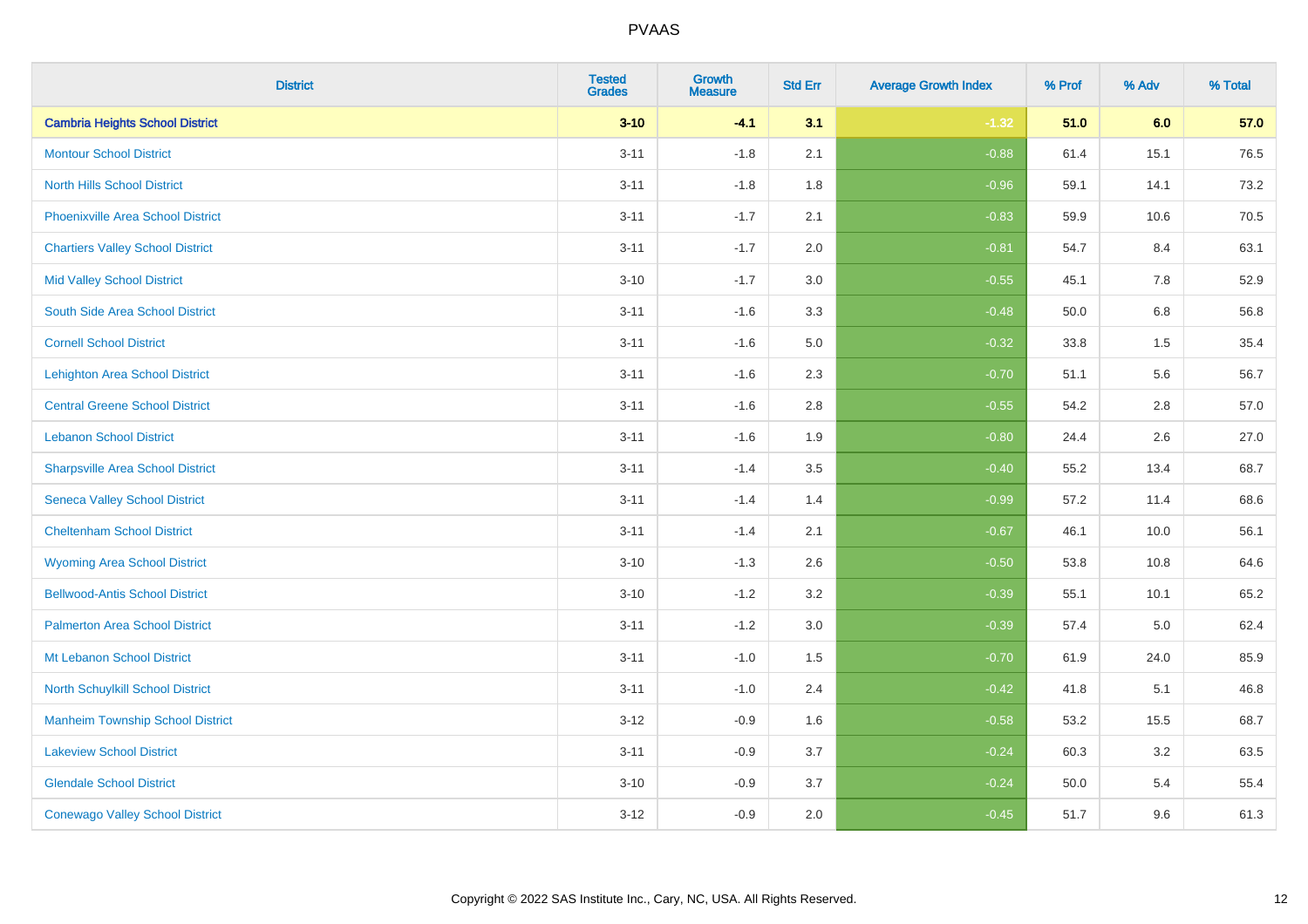| <b>District</b>                                    | <b>Tested</b><br><b>Grades</b> | <b>Growth</b><br><b>Measure</b> | <b>Std Err</b> | <b>Average Growth Index</b> | % Prof | % Adv   | % Total |
|----------------------------------------------------|--------------------------------|---------------------------------|----------------|-----------------------------|--------|---------|---------|
| <b>Cambria Heights School District</b>             | $3 - 10$                       | $-4.1$                          | 3.1            | $-1.32$                     | 51.0   | 6.0     | 57.0    |
| <b>Elizabethtown Area School District</b>          | $3 - 12$                       | $-0.9$                          | 1.9            | $-0.47$                     | 50.0   | 11.2    | 61.2    |
| <b>Millville Area School District</b>              | $3-12$                         | $-0.9$                          | 4.7            | $-0.18$                     | 51.4   | 5.4     | 56.8    |
| <b>Bangor Area School District</b>                 | $3 - 12$                       | $-0.9$                          | 2.0            | $-0.43$                     | 44.3   | 4.7     | 49.0    |
| <b>Canon-Mcmillan School District</b>              | $3 - 11$                       | $-0.8$                          | 1.6            | $-0.50$                     | 58.7   | 15.9    | 74.6    |
| <b>Shaler Area School District</b>                 | $3 - 11$                       | $-0.8$                          | 1.9            | $-0.43$                     | 49.1   | 9.6     | 58.7    |
| <b>Albert Gallatin Area School District</b>        | $3 - 11$                       | $-0.8$                          | 2.4            | $-0.32$                     | 54.5   | 10.0    | 64.6    |
| <b>Westinghouse Arts Academy Charter School</b>    | $9 - 10$                       | $-0.7$                          | 3.6            | $-0.19$                     | 59.2   | 8.4     | 67.6    |
| <b>Achievement House Charter School</b>            | $7 - 11$                       | $-0.7$                          | 4.0            | $-0.17$                     | 32.5   | 2.6     | 35.1    |
| <b>Otto-Eldred School District</b>                 | $3 - 11$                       | $-0.7$                          | 4.2            | $-0.15$                     | 56.2   | $6.2\,$ | 62.5    |
| <b>Panther Valley School District</b>              | $3 - 12$                       | $-0.6$                          | 3.3            | $-0.19$                     | 47.9   | 4.3     | 52.1    |
| <b>Tuscarora School District</b>                   | $3 - 11$                       | $-0.6$                          | 2.3            | $-0.27$                     | 45.1   | 8.1     | 53.2    |
| <b>Girard School District</b>                      | $3 - 11$                       | $-0.6$                          | 2.7            | $-0.22$                     | 53.9   | 15.6    | 69.6    |
| <b>Mount Carmel Area School District</b>           | $3 - 11$                       | $-0.6$                          | 3.1            | $-0.18$                     | 45.3   | 2.1     | 47.4    |
| <b>Central Fulton School District</b>              | $3 - 11$                       | $-0.5$                          | 3.5            | $-0.14$                     | 51.4   | 8.6     | 60.0    |
| Philadelphia Electrical & Tech Charter High School | $10 - 10$                      | $-0.5$                          | 2.9            | $-0.15$                     | 8.8    | 0.0     | 8.8     |
| <b>Blue Ridge School District</b>                  | $3 - 11$                       | $-0.5$                          | 3.6            | $-0.12$                     | 44.6   | 3.1     | 47.7    |
| <b>Oley Valley School District</b>                 | $3 - 11$                       | $-0.4$                          | 2.8            | $-0.15$                     | 43.1   | 12.9    | 56.0    |
| <b>Harrisburg City School District</b>             | $3 - 11$                       | $-0.4$                          | 2.1            | $-0.19$                     | 15.1   | 0.4     | 15.5    |
| <b>Penn Manor School District</b>                  | $3 - 11$                       | $-0.4$                          | 1.6            | $-0.25$                     | 51.9   | 12.6    | 64.5    |
| New Kensington-Arnold School District              | $3 - 11$                       | $-0.4$                          | 3.8            | $-0.10$                     | 40.7   | 3.7     | 44.4    |
| <b>Crestwood School District</b>                   | $3 - 11$                       | $-0.4$                          | 2.4            | $-0.17$                     | 57.4   | 17.0    | 74.4    |
| <b>Southern Lehigh School District</b>             | $3 - 11$                       | $-0.4$                          | 2.3            | $-0.17$                     | 66.1   | 11.9    | 78.0    |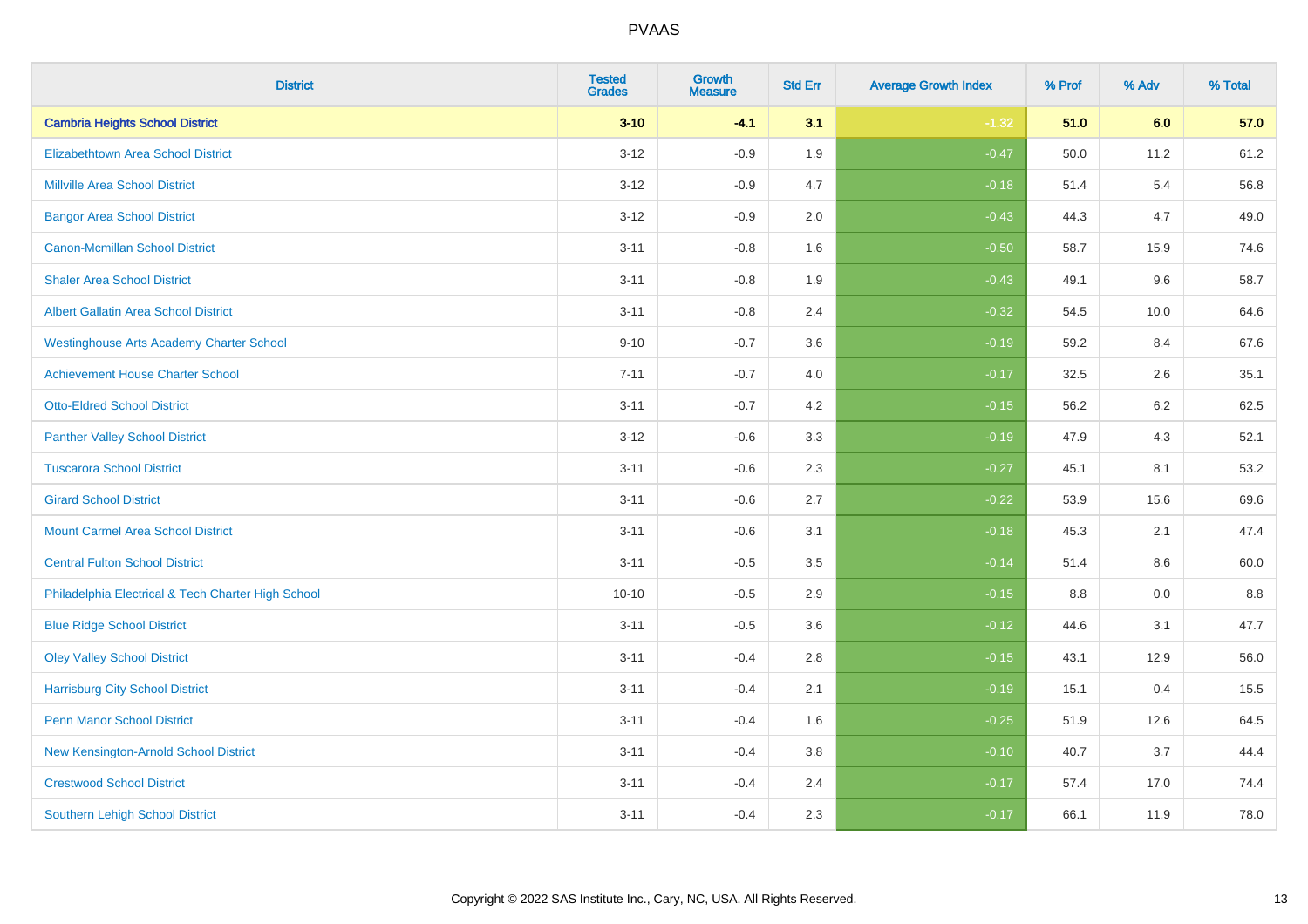| <b>District</b>                          | <b>Tested</b><br><b>Grades</b> | <b>Growth</b><br><b>Measure</b> | <b>Std Err</b> | <b>Average Growth Index</b> | % Prof | % Adv | % Total |
|------------------------------------------|--------------------------------|---------------------------------|----------------|-----------------------------|--------|-------|---------|
| <b>Cambria Heights School District</b>   | $3 - 10$                       | $-4.1$                          | 3.1            | $-1.32$                     | 51.0   | 6.0   | 57.0    |
| <b>Bellefonte Area School District</b>   | $3 - 11$                       | $-0.4$                          | $2.2\,$        | $-0.17$                     | 47.6   | 10.6  | 58.2    |
| <b>Avella Area School District</b>       | $3 - 12$                       | $-0.3$                          | 4.7            | $-0.05$                     | 49.3   | 14.5  | 63.8    |
| <b>Chester-Upland School District</b>    | $3 - 11$                       | $-0.3$                          | 2.7            | $-0.09$                     | 13.8   | 0.8   | 14.6    |
| <b>Mercer Area School District</b>       | $3 - 11$                       | $-0.2$                          | 3.3            | $-0.06$                     | 56.0   | 8.0   | 64.0    |
| <b>Kutztown Area School District</b>     | $3 - 12$                       | $-0.2$                          | 3.2            | $-0.05$                     | 55.4   | 13.3  | 68.7    |
| <b>Warren County School District</b>     | $3 - 11$                       | $-0.1$                          | 1.8            | $-0.06$                     | 37.2   | 5.3   | 42.6    |
| <b>Susquenita School District</b>        | $3 - 11$                       | $-0.1$                          | $2.8\,$        | $-0.01$                     | 47.7   | 10.1  | 57.8    |
| Penn Cambria School District             | $3 - 11$                       | $-0.0$                          | 2.7            | $-0.01$                     | 61.5   | 7.7   | 69.2    |
| <b>Wilkes-Barre Area School District</b> | $3 - 11$                       | 0.1                             | 3.2            | 0.02                        | 35.5   | 5.4   | 40.9    |
| East Stroudsburg Area School District    | $3 - 11$                       | 0.1                             | 1.6            | 0.05                        | 45.8   | 7.8   | 53.6    |
| <b>Hempfield School District</b>         | $3 - 11$                       | 0.1                             | 1.4            | 0.08                        | 58.2   | 9.9   | 68.2    |
| <b>West Branch Area School District</b>  | $3 - 11$                       | 0.2                             | $3.8\,$        | 0.05                        | 47.2   | 1.9   | 49.1    |
| Northern Lebanon School District         | $3 - 11$                       | 0.4                             | 2.5            | 0.15                        | 28.0   | 3.0   | 31.0    |
| <b>Danville Area School District</b>     | $3 - 11$                       | 0.4                             | 2.6            | 0.15                        | 57.4   | 18.4  | 75.7    |
| <b>Jersey Shore Area School District</b> | $3 - 11$                       | 0.5                             | 2.6            | 0.21                        | 47.1   | 9.2   | 56.2    |
| <b>Reynolds School District</b>          | $3 - 10$                       | 0.5                             | 3.4            | 0.16                        | 52.1   | 7.0   | 59.2    |
| <b>Brockway Area School District</b>     | $3 - 11$                       | 0.6                             | 3.6            | 0.16                        | 49.2   | 7.7   | 56.9    |
| <b>Smethport Area School District</b>    | $3 - 12$                       | 0.6                             | 3.9            | 0.15                        | 37.0   | 1.8   | 38.9    |
| <b>Greater Latrobe School District</b>   | $3 - 11$                       | 0.6                             | 1.9            | 0.31                        | 55.5   | 14.1  | 69.5    |
| <b>Lower Dauphin School District</b>     | $3 - 11$                       | 0.6                             | 1.9            | 0.33                        | 49.2   | 12.6  | 61.8    |
| <b>Bloomsburg Area School District</b>   | $3 - 10$                       | 0.7                             | 3.0            | 0.23                        | 55.9   | 11.8  | 67.6    |
| Insight PA Cyber Charter School          | $3 - 11$                       | 0.7                             | 5.7            | 0.12                        | 50.0   | 4.8   | 54.8    |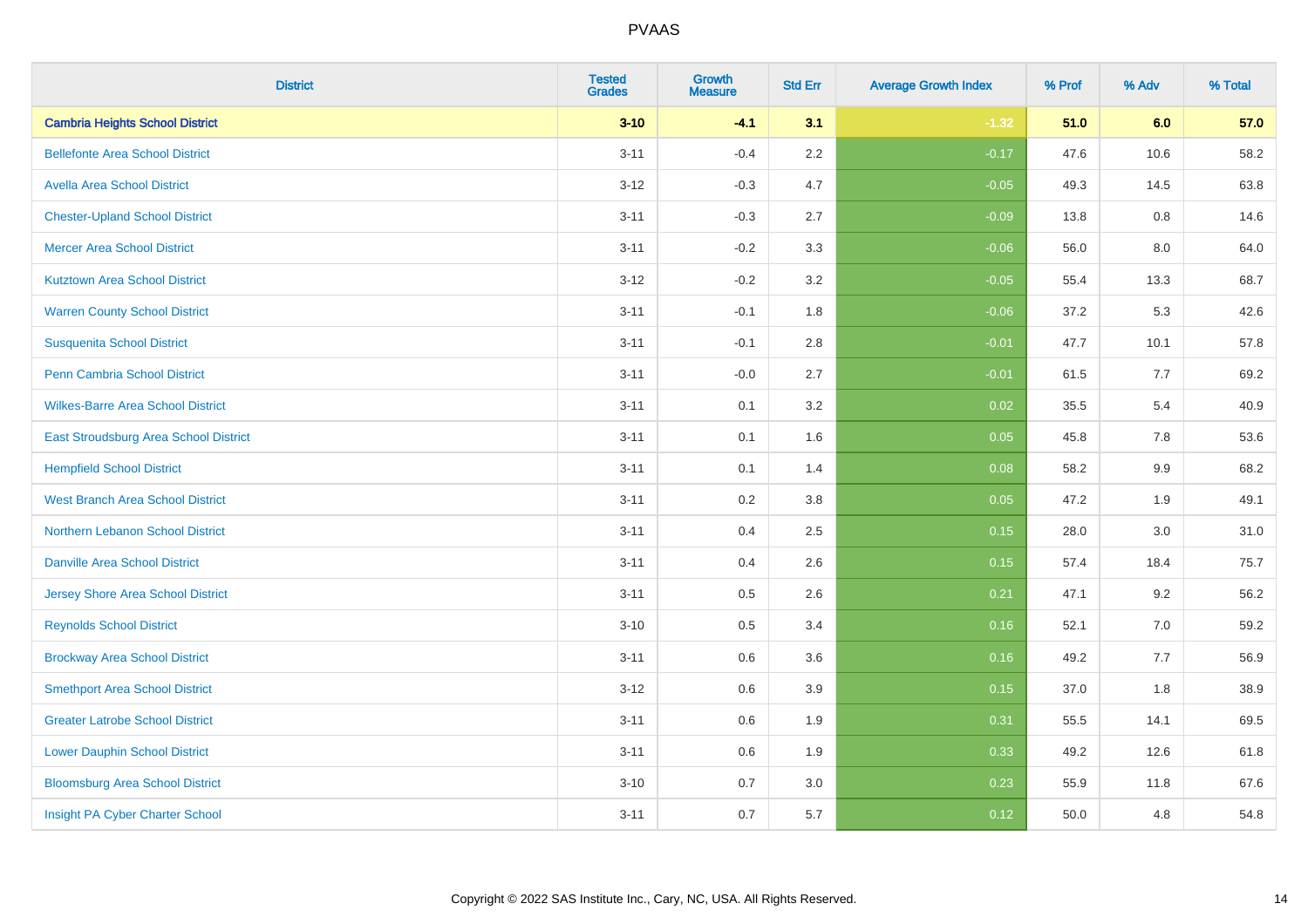| <b>District</b>                               | <b>Tested</b><br><b>Grades</b> | <b>Growth</b><br><b>Measure</b> | <b>Std Err</b> | <b>Average Growth Index</b> | % Prof | % Adv   | % Total |
|-----------------------------------------------|--------------------------------|---------------------------------|----------------|-----------------------------|--------|---------|---------|
| <b>Cambria Heights School District</b>        | $3 - 10$                       | $-4.1$                          | 3.1            | $-1.32$                     | 51.0   | 6.0     | 57.0    |
| Lehigh Valley Academy Regional Charter School | $3 - 11$                       | 0.7                             | 2.3            | 0.32                        | 46.3   | $5.0\,$ | 51.4    |
| <b>Greenville Area School District</b>        | $3 - 11$                       | 0.7                             | 2.9            | 0.26                        | 53.4   | 6.9     | 60.3    |
| <b>Gateway School District</b>                | $3 - 11$                       | $0.8\,$                         | 2.2            | 0.38                        | 52.1   | 13.8    | 65.9    |
| <b>Wyomissing Area School District</b>        | $3 - 12$                       | 0.8                             | 2.6            | 0.33                        | 55.7   | 17.6    | 73.3    |
| <b>Wallingford-Swarthmore School District</b> | $3 - 10$                       | 0.9                             | 2.4            | 0.38                        | 64.4   | 22.7    | 87.1    |
| South Eastern School District                 | $3 - 11$                       | 0.9                             | 2.4            | 0.39                        | 54.8   | 6.6     | 61.4    |
| <b>Radnor Township School District</b>        | $3 - 12$                       | 1.0                             | 2.1            | 0.50                        | 65.0   | 23.2    | 88.2    |
| <b>Lakeland School District</b>               | $3 - 11$                       | 1.1                             | 2.8            | 0.38                        | 48.6   | 3.7     | 52.3    |
| <b>Upper Adams School District</b>            | $3 - 11$                       | 1.3                             | 2.9            | 0.47                        | 55.2   | 8.6     | 63.8    |
| <b>Schuylkill Valley School District</b>      | $3 - 11$                       | 1.4                             | 2.5            | 0.56                        | 55.1   | 10.2    | 65.3    |
| <b>Newport School District</b>                | $3 - 12$                       | 1.4                             | 3.5            | 0.41                        | 51.5   | 10.3    | 61.8    |
| <b>Tussey Mountain School District</b>        | $3 - 12$                       | 1.5                             | 3.7            | 0.40                        | 38.6   | 1.8     | 40.4    |
| <b>Central Bucks School District</b>          | $3 - 11$                       | 1.6                             | $0.9\,$        | 1.66                        | 63.0   | 16.8    | 79.8    |
| <b>Bensalem Township School District</b>      | $3 - 11$                       | 1.6                             | 1.6            | 0.98                        | 38.8   | 8.3     | 47.1    |
| <b>Athens Area School District</b>            | $3 - 11$                       | 1.6                             | 2.5            | 0.64                        | 46.9   | 7.6     | 54.5    |
| <b>Purchase Line School District</b>          | $3 - 12$                       | 1.7                             | 3.5            | 0.47                        | 43.1   | 5.4     | 48.5    |
| South Fayette Township School District        | $3 - 11$                       | 1.7                             | 2.0            | 0.88                        | 61.0   | 26.5    | 87.6    |
| <b>Baldwin-Whitehall School District</b>      | $3 - 11$                       | 1.8                             | 1.9            | 0.94                        | 58.6   | 8.6     | 67.1    |
| <b>Laurel School District</b>                 | $3 - 11$                       | 1.8                             | 3.1            | 0.59                        | 70.1   | 2.3     | 72.4    |
| <b>West Jefferson Hills School District</b>   | $3 - 11$                       | 1.8                             | 2.1            | 0.88                        | 55.7   | 20.8    | 76.4    |
| <b>Williamsport Area School District</b>      | $3 - 11$                       | 1.9                             | 1.8            | 1.04                        | 44.1   | 12.8    | 56.9    |
| <b>Union Area School District</b>             | $3 - 11$                       | 1.9                             | 4.3            | 0.44                        | 61.5   | 0.0     | 61.5    |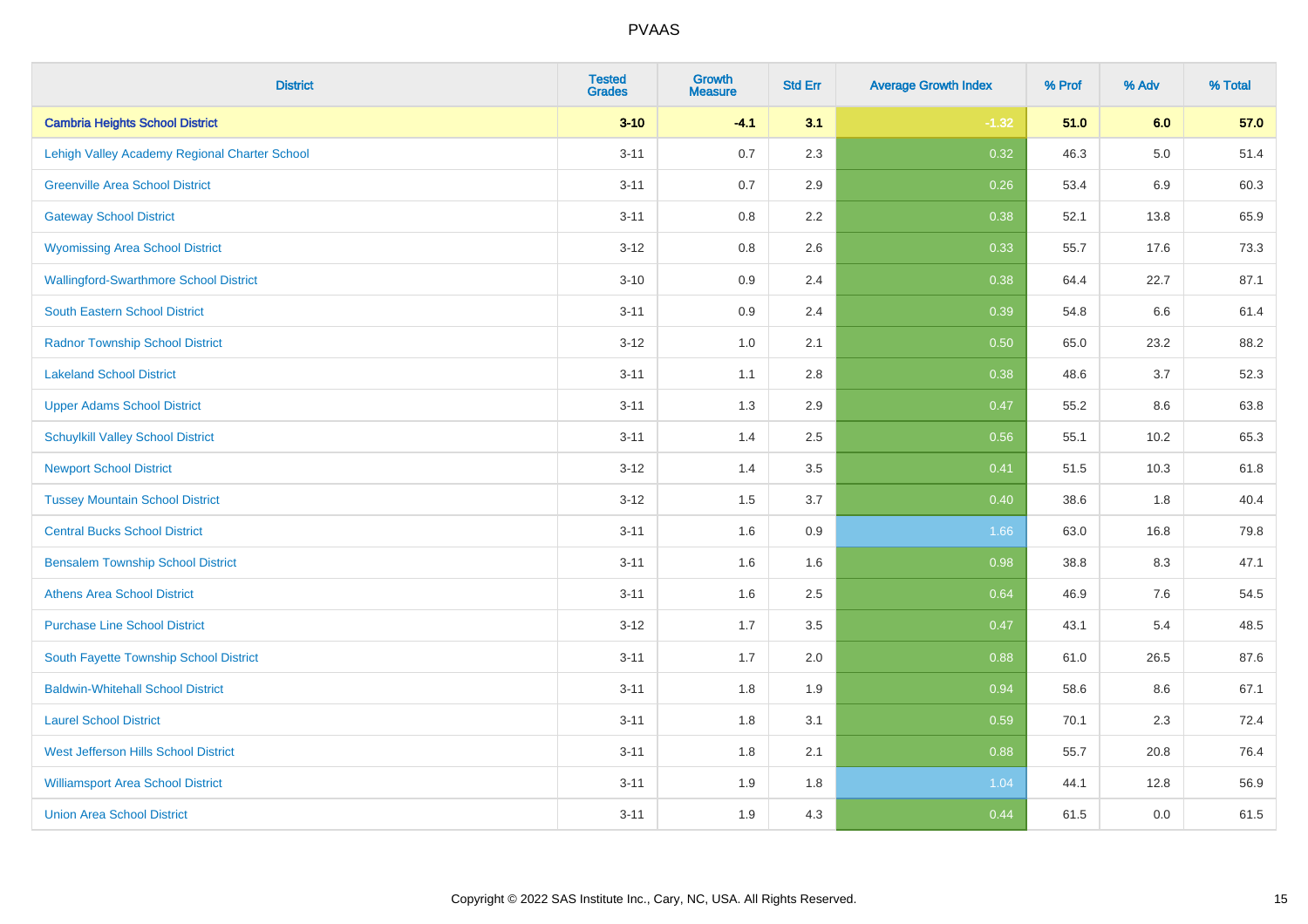| <b>District</b>                                | <b>Tested</b><br><b>Grades</b> | <b>Growth</b><br><b>Measure</b> | <b>Std Err</b> | <b>Average Growth Index</b> | % Prof | % Adv | % Total |
|------------------------------------------------|--------------------------------|---------------------------------|----------------|-----------------------------|--------|-------|---------|
| <b>Cambria Heights School District</b>         | $3 - 10$                       | $-4.1$                          | 3.1            | $-1.32$                     | 51.0   | 6.0   | 57.0    |
| <b>Franklin Regional School District</b>       | $3 - 11$                       | 2.0                             | 1.9            | 1.02                        | 66.7   | 15.5  | 82.1    |
| <b>Marple Newtown School District</b>          | $3 - 11$                       | 2.0                             | 2.4            | 0.81                        | 57.6   | 12.8  | 70.4    |
| <b>Lower Moreland Township School District</b> | $3 - 11$                       | 2.0                             | 2.2            | 0.95                        | 62.8   | 17.0  | 79.8    |
| Mastery Charter School - Thomas Campus         | $3 - 10$                       | 2.1                             | 6.2            | 0.33                        | 28.6   | 0.0   | 28.6    |
| <b>Mcguffey School District</b>                | $3 - 11$                       | 2.1                             | 2.6            | 0.81                        | 57.7   | 3.1   | 60.8    |
| <b>Manheim Central School District</b>         | $3 - 11$                       | 2.1                             | 2.1            | 1.01                        | 53.2   | 11.6  | 64.8    |
| <b>United School District</b>                  | $3 - 11$                       | 2.1                             | 3.4            | 0.63                        | 60.3   | 6.6   | 66.9    |
| Northwestern Lehigh School District            | $3 - 11$                       | 2.2                             | 2.3            | 0.93                        | 53.3   | 9.7   | 63.0    |
| <b>Galeton Area School District</b>            | $3 - 11$                       | 2.2                             | 5.3            | 0.42                        | 41.3   | 4.4   | 45.6    |
| <b>Roberto Clemente Charter School</b>         | $3 - 12$                       | 2.2                             | 4.9            | 0.45                        | 27.5   | 5.0   | 32.5    |
| <b>Hanover Area School District</b>            | $3 - 11$                       | 2.2                             | 4.6            | 0.48                        | 42.9   | 5.7   | 48.6    |
| <b>Union School District</b>                   | $3 - 12$                       | 2.3                             | 4.2            | 0.54                        | 32.6   | 7.0   | 39.5    |
| <b>Tunkhannock Area School District</b>        | $3 - 11$                       | 2.3                             | 2.2            | 1.01                        | 44.9   | 9.6   | 54.6    |
| <b>Camp Hill School District</b>               | $3 - 12$                       | 2.3                             | 3.0            | 0.78                        | 53.6   | 17.5  | 71.1    |
| <b>Bedford Area School District</b>            | $3 - 11$                       | 2.5                             | 2.6            | 0.93                        | 48.5   | 10.0  | 58.5    |
| Mastery Charter High School-Lenfest Campus     | $7 - 11$                       | 2.5                             | 5.7            | 0.43                        | 40.0   | 0.0   | 40.0    |
| <b>Methacton School District</b>               | $3 - 11$                       | 2.5                             | 1.7            | 1.43                        | 62.5   | 16.4  | 79.0    |
| <b>Armstrong School District</b>               | $3 - 11$                       | 2.6                             | 1.7            | 1.53                        | 51.5   | 6.1   | 57.6    |
| <b>Hopewell Area School District</b>           | $3 - 11$                       | 2.6                             | 2.7            | 0.97                        | 58.4   | 4.0   | 62.4    |
| <b>Pottsgrove School District</b>              | $3 - 11$                       | 2.8                             | 2.0            | 1.35                        | 44.0   | 10.0  | 53.9    |
| <b>Forbes Road School District</b>             | $3 - 11$                       | $2.8\,$                         | 5.1            | 0.56                        | 41.4   | 10.3  | 51.7    |
| <b>Central Cambria School District</b>         | $3 - 11$                       | 3.0                             | 2.5            | 1.17                        | 56.2   | 9.7   | 66.0    |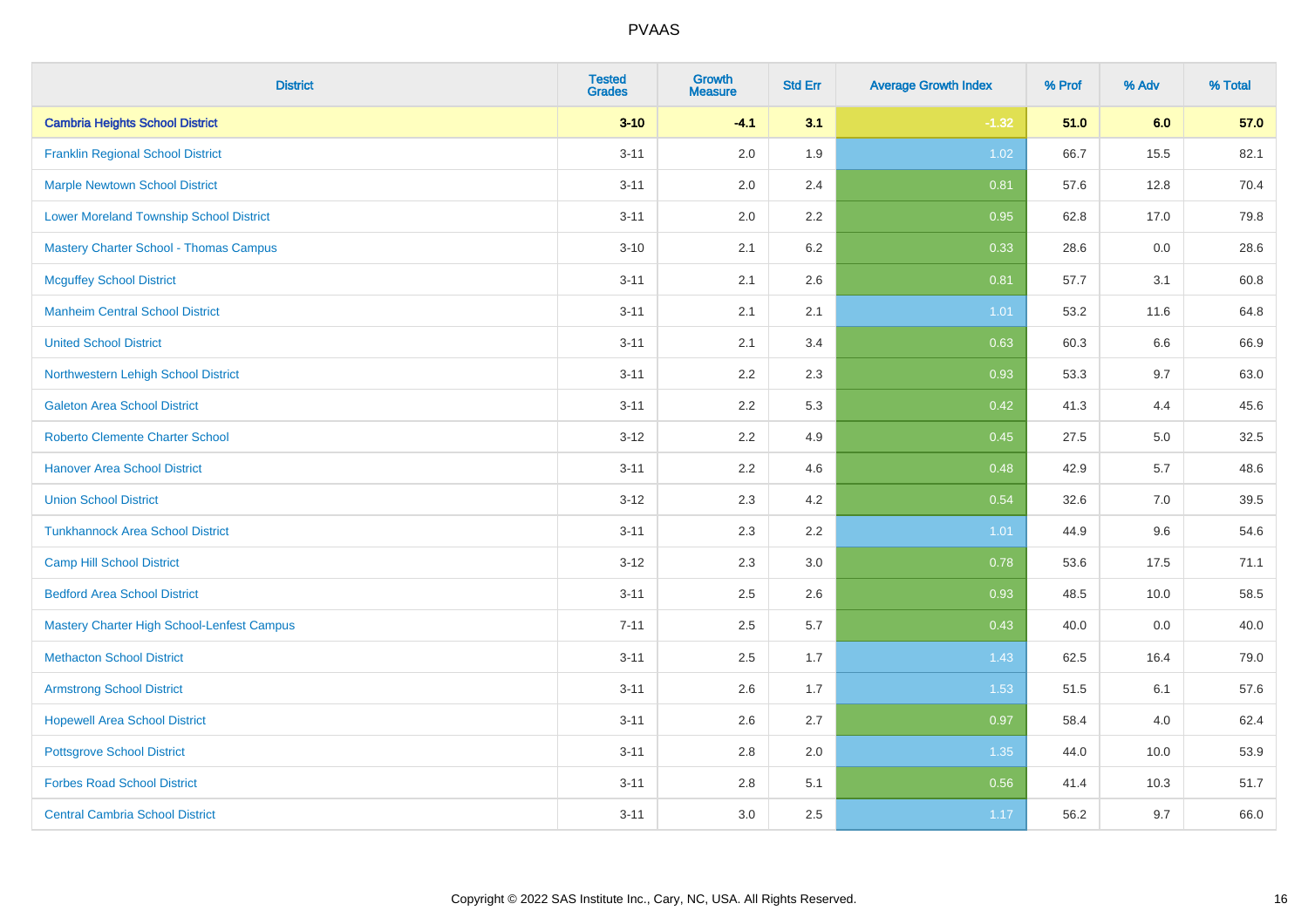| <b>District</b>                                    | <b>Tested</b><br><b>Grades</b> | <b>Growth</b><br><b>Measure</b> | <b>Std Err</b> | <b>Average Growth Index</b> | % Prof | % Adv | % Total |
|----------------------------------------------------|--------------------------------|---------------------------------|----------------|-----------------------------|--------|-------|---------|
| <b>Cambria Heights School District</b>             | $3 - 10$                       | $-4.1$                          | 3.1            | $-1.32$                     | 51.0   | 6.0   | 57.0    |
| <b>General Mclane School District</b>              | $3 - 11$                       | 3.1                             | 2.9            | 1.07                        | 62.3   | 4.9   | 67.2    |
| <b>Millcreek Township School District</b>          | $3 - 11$                       | 3.1                             | 1.5            | 2.06                        | 55.6   | 14.2  | 69.7    |
| <b>Keystone School District</b>                    | $3 - 11$                       | 3.1                             | 3.3            | 0.94                        | 50.6   | 6.5   | 57.1    |
| <b>Pleasant Valley School District</b>             | $3 - 11$                       | 3.1                             | 2.0            | 1.57                        | 57.2   | 5.5   | 62.8    |
| <b>Donegal School District</b>                     | $3 - 12$                       | 3.1                             | 2.4            | 1.29                        | 60.6   | 9.1   | 69.7    |
| <b>Woodland Hills School District</b>              | $3 - 12$                       | 3.2                             | 2.6            | 1.22                        | 31.4   | 3.6   | 35.0    |
| <b>Commodore Perry School District</b>             | $3 - 11$                       | 3.2                             | 5.5            | 0.58                        | 58.3   | 0.0   | 58.3    |
| <b>West York Area School District</b>              | $3 - 12$                       | 3.2                             | 2.3            | 1.38                        | 53.8   | 4.4   | 58.2    |
| Altoona Area School District                       | $3 - 12$                       | 3.3                             | 1.6            | 1.99                        | 47.7   | 8.2   | 55.9    |
| Southeastern Greene School District                | $3 - 10$                       | 3.3                             | 4.6            | 0.72                        | 57.6   | 6.1   | 63.6    |
| <b>Spring Cove School District</b>                 | $3 - 11$                       | 3.4                             | 2.5            | 1.33                        | 47.8   | 12.7  | 60.4    |
| <b>Fairview School District</b>                    | $3 - 11$                       | 3.4                             | 2.6            | 1.32                        | 57.2   | 17.6  | 74.8    |
| <b>Clairton City School District</b>               | $3 - 11$                       | 3.5                             | 3.7            | 0.95                        | 13.4   | 0.0   | 13.4    |
| <b>Lincoln Park Performing Arts Charter School</b> | $7 - 11$                       | 3.6                             | 2.5            | 1.42                        | 59.6   | 14.7  | 74.3    |
| <b>Conrad Weiser Area School District</b>          | $3 - 11$                       | 3.6                             | 2.2            | 1.63                        | 52.1   | 2.1   | 54.2    |
| <b>North Clarion County School District</b>        | $3 - 12$                       | 3.7                             | 4.3            | 0.85                        | 67.5   | 15.0  | 82.5    |
| <b>Hermitage School District</b>                   | $3 - 12$                       | $3.8\,$                         | 2.4            | 1.60                        | 57.5   | 9.3   | 66.8    |
| South Butler County School District                | $3 - 10$                       | 3.9                             | 2.5            | 1.54                        | 53.1   | 16.6  | 69.7    |
| <b>South Western School District</b>               | $3 - 12$                       | 3.9                             | 1.9            | 2.08                        | 60.2   | 8.1   | 68.3    |
| Esperanza Academy Charter School                   | $4 - 11$                       | 4.0                             | 2.5            | 1.61                        | 32.4   | 0.7   | 33.1    |
| Northampton Area School District                   | $3 - 11$                       | 4.0                             | 1.6            | 2.51                        | 52.3   | 10.8  | 63.1    |
| <b>Muhlenberg School District</b>                  | $3 - 10$                       | 4.0                             | 1.9            | 2.10                        | 34.2   | 2.6   | 36.8    |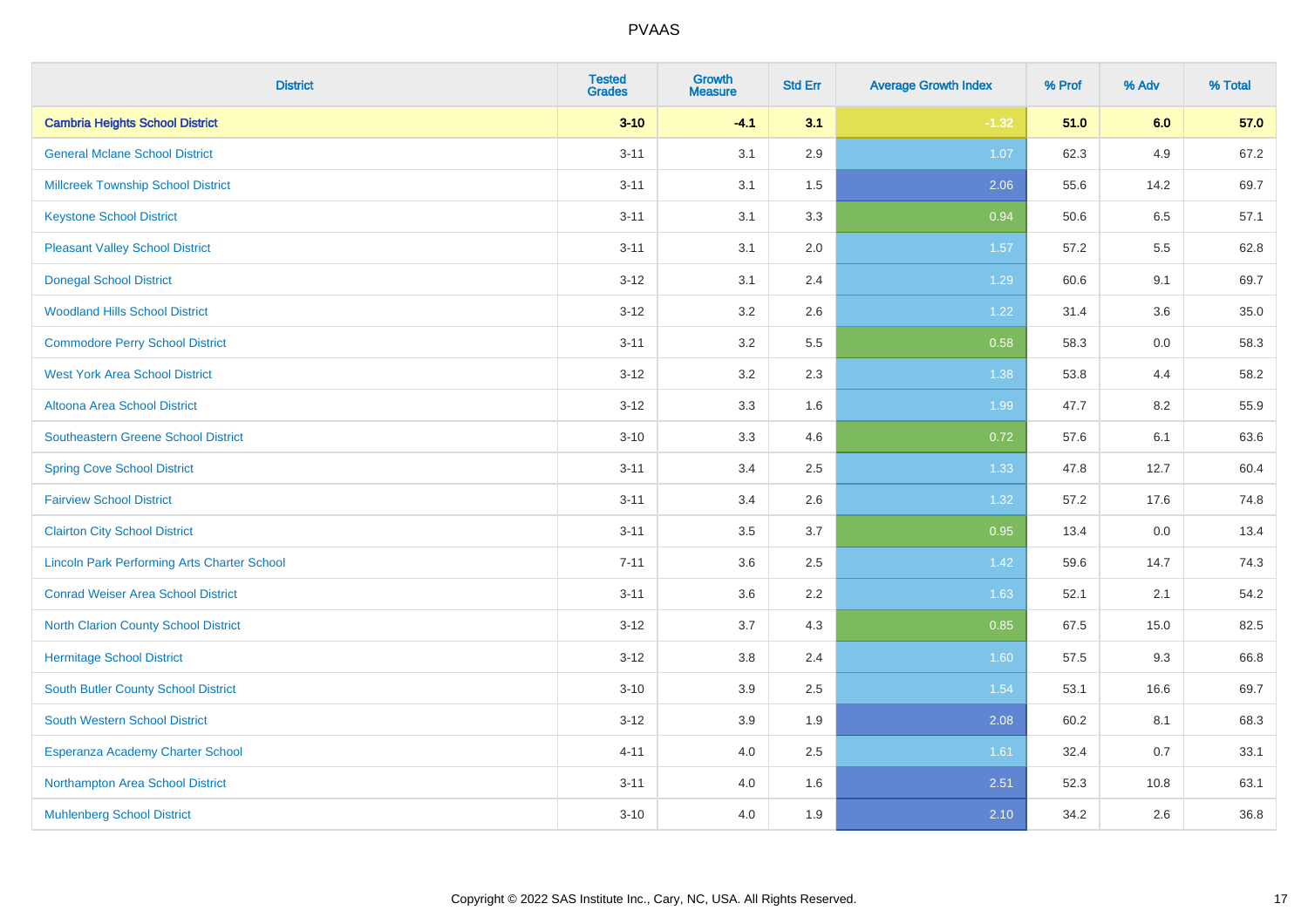| <b>District</b>                                 | <b>Tested</b><br><b>Grades</b> | <b>Growth</b><br><b>Measure</b> | <b>Std Err</b> | <b>Average Growth Index</b> | % Prof | % Adv | % Total |
|-------------------------------------------------|--------------------------------|---------------------------------|----------------|-----------------------------|--------|-------|---------|
| <b>Cambria Heights School District</b>          | $3 - 10$                       | $-4.1$                          | 3.1            | $-1.32$                     | 51.0   | 6.0   | 57.0    |
| <b>Towanda Area School District</b>             | $3 - 11$                       | 4.0                             | 2.8            | 1.44                        | 39.4   | 6.6   | 46.0    |
| <b>Berlin Brothersvalley School District</b>    | $3 - 11$                       | 4.0                             | 4.2            | 0.96                        | 48.8   | 14.0  | 62.8    |
| <b>Neshaminy School District</b>                | $3 - 11$                       | 4.0                             | 1.3            | 3.02                        | 58.7   | 9.5   | 68.2    |
| <b>West Allegheny School District</b>           | $3 - 12$                       | 4.0                             | 2.1            | 1.96                        | 63.1   | 15.7  | 78.8    |
| Mastery Charter School - Shoemaker Campus       | $7 - 10$                       | 4.1                             | 3.0            | 1.34                        | 20.9   | 3.3   | 24.2    |
| <b>Line Mountain School District</b>            | $3 - 11$                       | 4.1                             | 3.2            | 1.27                        | 52.9   | 9.2   | 62.1    |
| <b>Governor Mifflin School District</b>         | $3 - 11$                       | 4.1                             | 1.8            | 2.33                        | 42.5   | 7.2   | 49.7    |
| <b>East Penn School District</b>                | $3 - 11$                       | 4.1                             | 1.3            | 3.27                        | 55.8   | 11.5  | 67.3    |
| <b>Ligonier Valley School District</b>          | $3 - 11$                       | 4.2                             | 3.1            | 1.34                        | 59.1   | 10.3  | 69.5    |
| <b>Loyalsock Township School District</b>       | $3 - 12$                       | 4.2                             | 2.8            | 1.47                        | 54.3   | 2.1   | 56.4    |
| <b>Punxsutawney Area School District</b>        | $3 - 11$                       | 4.2                             | 2.9            | 1.45                        | 55.0   | 5.5   | 60.6    |
| Meyersdale Area School District                 | $3 - 11$                       | 4.2                             | 4.0            | 1.07                        | 43.1   | 6.9   | 50.0    |
| <b>Laurel Highlands School District</b>         | $3 - 11$                       | 4.3                             | 2.4            | 1.81                        | 44.9   | 9.6   | 54.5    |
| <b>Central Dauphin School District</b>          | $3 - 11$                       | 4.4                             | 1.3            | 3.32                        | 53.3   | 7.4   | 60.7    |
| Leechburg Area School District                  | $3 - 11$                       | 4.4                             | 4.0            | 1.09                        | 47.8   | 19.6  | 67.4    |
| <b>Port Allegany School District</b>            | $3 - 11$                       | 4.4                             | 3.6            | 1.21                        | 28.1   | 9.4   | 37.5    |
| <b>Pottsville Area School District</b>          | $3 - 12$                       | 4.4                             | 2.3            | 1.94                        | 44.8   | 5.4   | 50.2    |
| <b>MaST Community Charter School II</b>         | $3 - 10$                       | 4.4                             | 3.2            | 1.37                        | 28.4   | 3.4   | 31.8    |
| <b>Burrell School District</b>                  | $3 - 11$                       | 4.5                             | 3.1            | 1.48                        | 58.5   | 13.8  | 72.3    |
| <b>Eastern Lancaster County School District</b> | $3-12$                         | 4.5                             | 2.2            | 2.09                        | 46.3   | 11.4  | 57.6    |
| <b>Harmony Area School District</b>             | $3 - 10$                       | 4.5                             | 6.3            | 0.72                        | 33.3   | 13.3  | 46.7    |
| <b>Hempfield Area School District</b>           | $3 - 12$                       | 4.6                             | 1.6            | 2.86                        | 53.5   | 20.1  | 73.6    |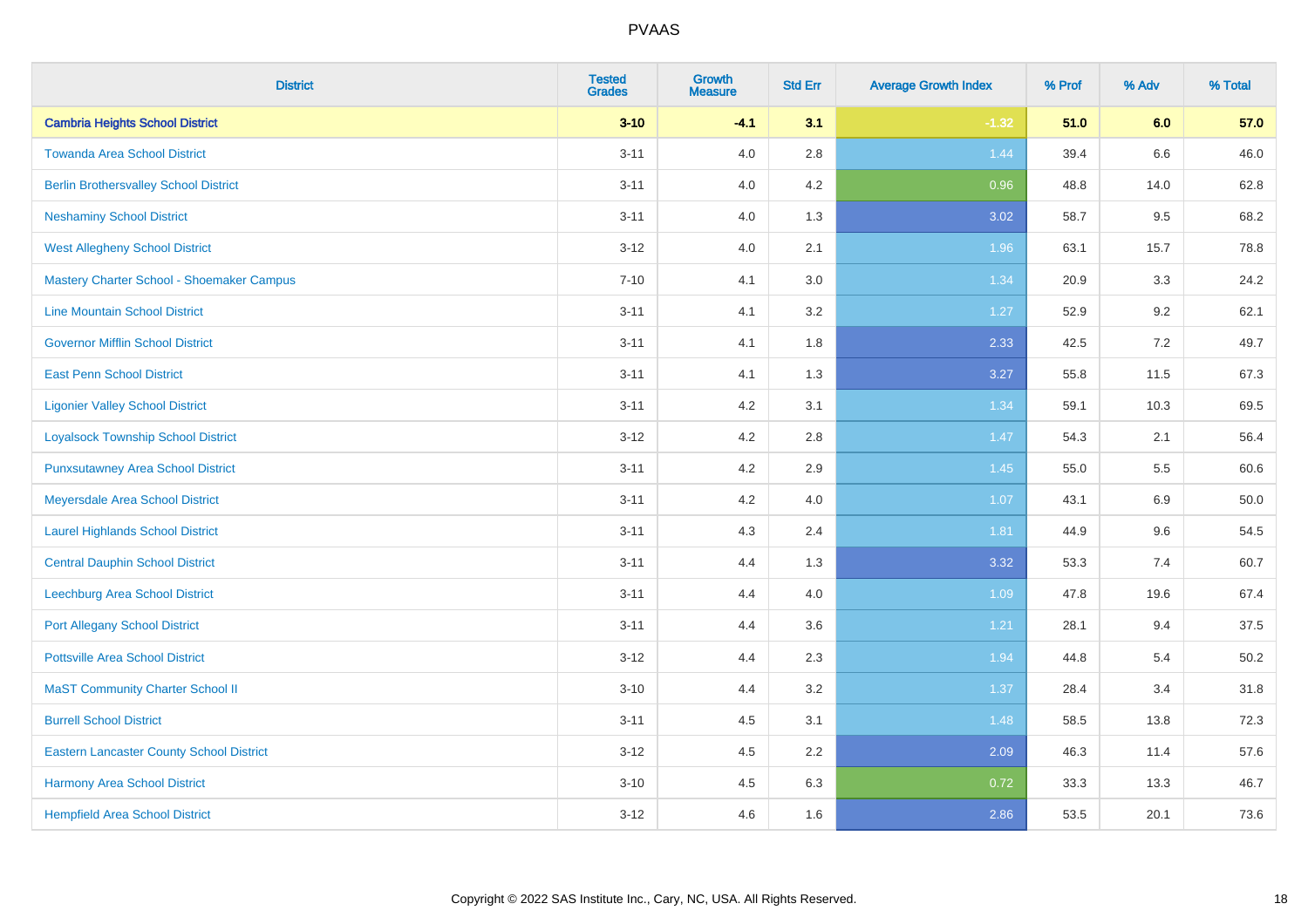| <b>District</b>                             | <b>Tested</b><br><b>Grades</b> | <b>Growth</b><br><b>Measure</b> | <b>Std Err</b> | <b>Average Growth Index</b> | % Prof | % Adv | % Total |
|---------------------------------------------|--------------------------------|---------------------------------|----------------|-----------------------------|--------|-------|---------|
| <b>Cambria Heights School District</b>      | $3 - 10$                       | $-4.1$                          | 3.1            | $-1.32$                     | 51.0   | 6.0   | 57.0    |
| Pennsylvania Leadership Charter School      | $3 - 11$                       | 4.6                             | $2.2\,$        | 2.13                        | 55.4   | 11.2  | 66.7    |
| <b>Warrior Run School District</b>          | $3 - 11$                       | 4.6                             | 3.0            | 1.51                        | 40.9   | 8.1   | 49.0    |
| <b>New Brighton Area School District</b>    | $3 - 11$                       | 4.6                             | 3.1            | 1.47                        | 60.9   | 5.8   | 66.7    |
| <b>KIPP Dubois Charter School</b>           | $9 - 10$                       | 4.7                             | 3.3            | 1.40                        | 31.0   | 1.4   | 32.4    |
| <b>Blackhawk School District</b>            | $3 - 11$                       | 4.7                             | 2.3            | 2.01                        | 55.8   | 8.8   | 64.6    |
| <b>Halifax Area School District</b>         | $3 - 11$                       | 4.7                             | 3.9            | 1.22                        | 61.5   | 9.6   | 71.2    |
| <b>Beaver Area School District</b>          | $3 - 10$                       | 4.7                             | 2.4            | 1.94                        | 57.4   | 16.8  | 74.2    |
| Urban Pathways 6-12 Charter School          | $6 - 11$                       | 4.8                             | 6.4            | 0.75                        | 28.6   | 0.0   | 28.6    |
| <b>Kennett Consolidated School District</b> | $3 - 11$                       | 4.8                             | 1.8            | 2.61                        | 52.5   | 10.7  | 63.2    |
| Morrisville Borough School District         | $3 - 11$                       | 4.8                             | 4.3            | $1.10$                      | 30.2   | 2.3   | 32.6    |
| <b>Central Valley School District</b>       | $3 - 10$                       | 4.8                             | 2.4            | 1.98                        | 56.9   | 9.0   | 65.9    |
| <b>Sharon City School District</b>          | $3 - 11$                       | 4.9                             | 2.6            | 1.87                        | 48.2   | 5.3   | 53.4    |
| <b>Everett Area School District</b>         | $3 - 11$                       | $5.0\,$                         | 3.4            | 1.47                        | 60.5   | 1.3   | 61.8    |
| <b>West Shore School District</b>           | $3 - 12$                       | 5.0                             | 1.4            | 3.59                        | 54.2   | 9.4   | 63.6    |
| <b>Peters Township School District</b>      | $3 - 11$                       | 5.0                             | 1.8            | 2.76                        | 59.8   | 26.1  | 85.9    |
| <b>Hampton Township School District</b>     | $3 - 11$                       | 5.1                             | 2.2            | 2.35                        | 54.0   | 28.2  | 82.2    |
| <b>Grove City Area School District</b>      | $3 - 12$                       | 5.1                             | 2.4            | 2.09                        | 36.4   | 16.5  | 52.8    |
| <b>Warwick School District</b>              | $3 - 11$                       | 5.2                             | 1.9            | 2.76                        | 46.4   | 17.0  | 63.3    |
| <b>Hanover Public School District</b>       | $3 - 11$                       | 5.2                             | 2.8            | 1.83                        | 52.2   | 14.4  | 66.7    |
| <b>Parkland School District</b>             | $3 - 11$                       | 5.3                             | 1.2            | 4.30                        | 58.0   | 22.3  | 80.4    |
| <b>Allentown City School District</b>       | $3 - 12$                       | 5.3                             | 1.4            | 3.88                        | 25.3   | 2.7   | 28.0    |
| <b>New Foundations Charter School</b>       | $3 - 11$                       | 5.4                             | 2.2            | 2.41                        | 47.2   | 2.5   | 49.8    |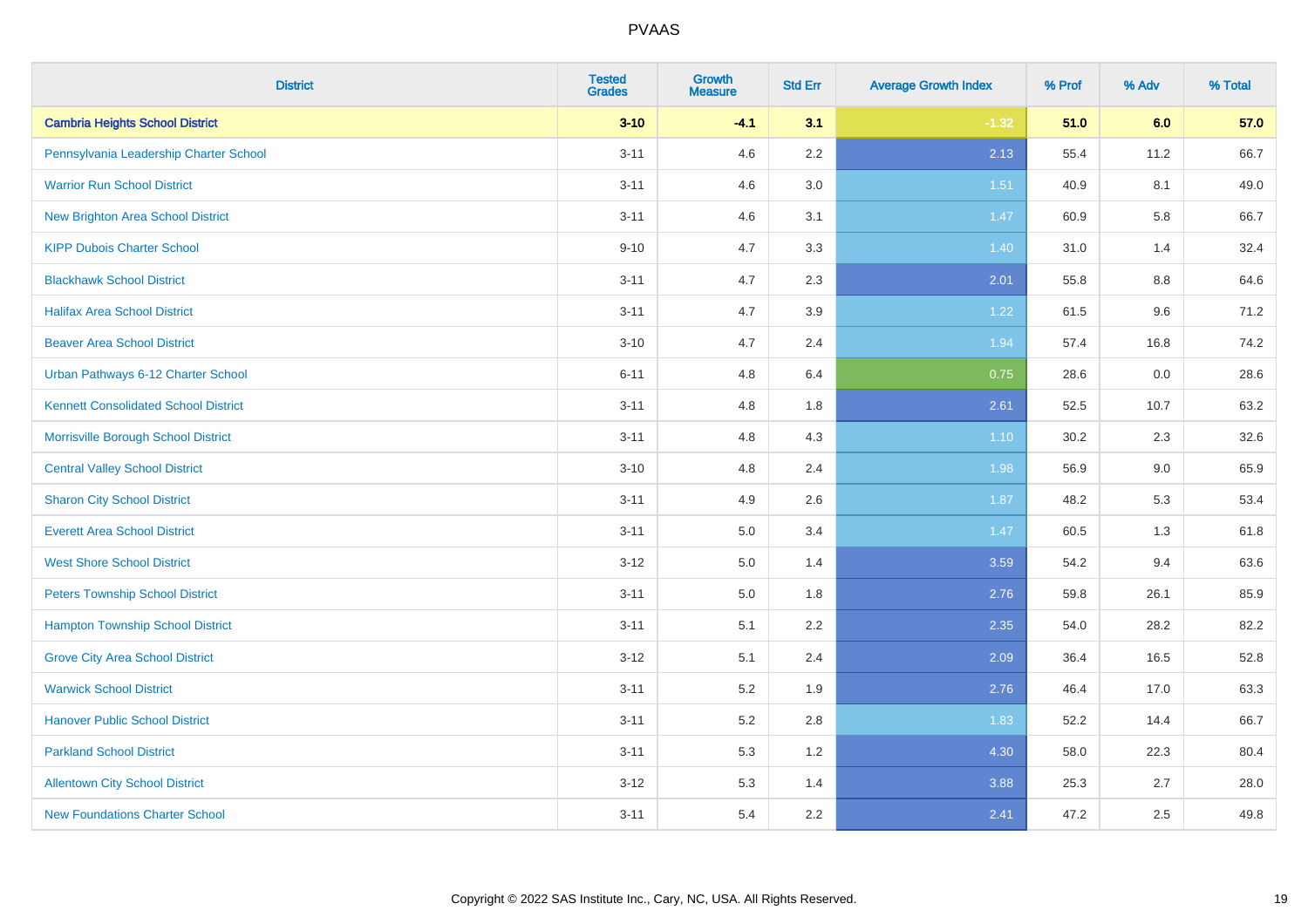| <b>District</b>                                  | <b>Tested</b><br><b>Grades</b> | <b>Growth</b><br><b>Measure</b> | <b>Std Err</b> | <b>Average Growth Index</b> | % Prof | % Adv | % Total |
|--------------------------------------------------|--------------------------------|---------------------------------|----------------|-----------------------------|--------|-------|---------|
| <b>Cambria Heights School District</b>           | $3 - 10$                       | $-4.1$                          | 3.1            | $-1.32$                     | 51.0   | 6.0   | 57.0    |
| <b>Keystone Oaks School District</b>             | $3 - 11$                       | $5.5\,$                         | 2.6            | 2.07                        | 53.2   | 12.1  | 65.4    |
| <b>Stroudsburg Area School District</b>          | $3 - 11$                       | 5.5                             | 1.9            | 2.88                        | 48.1   | 4.2   | 52.3    |
| <b>Lehigh Career &amp; Technical Institute</b>   | $10 - 12$                      | 5.6                             | 5.6            | 0.99                        | 78.3   | 0.0   | 78.3    |
| Palmyra Area School District                     | $3 - 11$                       | 5.6                             | 1.9            | 2.96                        | 56.4   | 15.6  | 72.0    |
| <b>Western Wayne School District</b>             | $3 - 11$                       | 5.6                             | 2.9            | 1.93                        | 41.3   | 17.4  | 58.7    |
| <b>Spring Grove Area School District</b>         | $3 - 11$                       | 5.6                             | 2.1            | 2.68                        | 55.1   | 15.0  | 70.1    |
| <b>Ephrata Area School District</b>              | $3 - 11$                       | 5.6                             | 1.8            | 3.12                        | 54.7   | 9.5   | 64.2    |
| Mastery Charter School - Pickett Campus          | $6 - 10$                       | 5.6                             | 5.7            | 1.00                        | 27.8   | 0.0   | 27.8    |
| <b>Bethel Park School District</b>               | $3 - 11$                       | 5.6                             | 1.8            | 3.18                        | 65.3   | 18.6  | 83.9    |
| <b>Mars Area School District</b>                 | $3 - 10$                       | 5.7                             | 2.1            | 2.75                        | 57.9   | 18.2  | 76.1    |
| <b>Bentworth School District</b>                 | $3 - 11$                       | 5.7                             | 3.2            | 1.75                        | 44.2   | 19.5  | 63.6    |
| <b>Penncrest School District</b>                 | $3 - 11$                       | $5.7\,$                         | 2.2            | 2.57                        | 47.2   | 7.1   | 54.3    |
| Daniel Boone Area School District                | $3 - 12$                       | 5.7                             | 2.0            | 2.88                        | 51.0   | 11.5  | 62.6    |
| <b>Tidioute Community Charter School</b>         | $3 - 11$                       | $5.7\,$                         | 5.1            | 1.11                        | 34.4   | 21.9  | 56.2    |
| 21st Century Cyber Charter School                | $6 - 12$                       | 5.7                             | 2.3            | 2.50                        | 56.7   | 8.3   | 65.0    |
| Capital Area School for the Arts Charter School  | $9 - 11$                       | 5.8                             | 4.1            | 1.39                        | 59.3   | 18.6  | 78.0    |
| Community Academy Of Philadelphia Charter School | $3 - 11$                       | 5.8                             | 2.7            | 2.12                        | 26.7   | 0.9   | 27.6    |
| <b>Agora Cyber Charter School</b>                | $3 - 11$                       | 5.8                             | 2.6            | 2.28                        | 42.8   | 6.6   | 49.4    |
| <b>Collegium Charter School</b>                  | $3 - 10$                       | 5.9                             | 2.5            | 2.33                        | 38.1   | 7.9   | 46.0    |
| Mechanicsburg Area School District               | $3 - 11$                       | 5.9                             | 1.8            | 3.29                        | 57.2   | 13.7  | 70.9    |
| Northeastern York School District                | $3 - 11$                       | 5.9                             | 2.0            | 3.03                        | 51.1   | 16.6  | 67.6    |
| <b>Uniontown Area School District</b>            | $3 - 11$                       | 6.0                             | 3.2            | 1.87                        | 62.4   | 5.9   | 68.2    |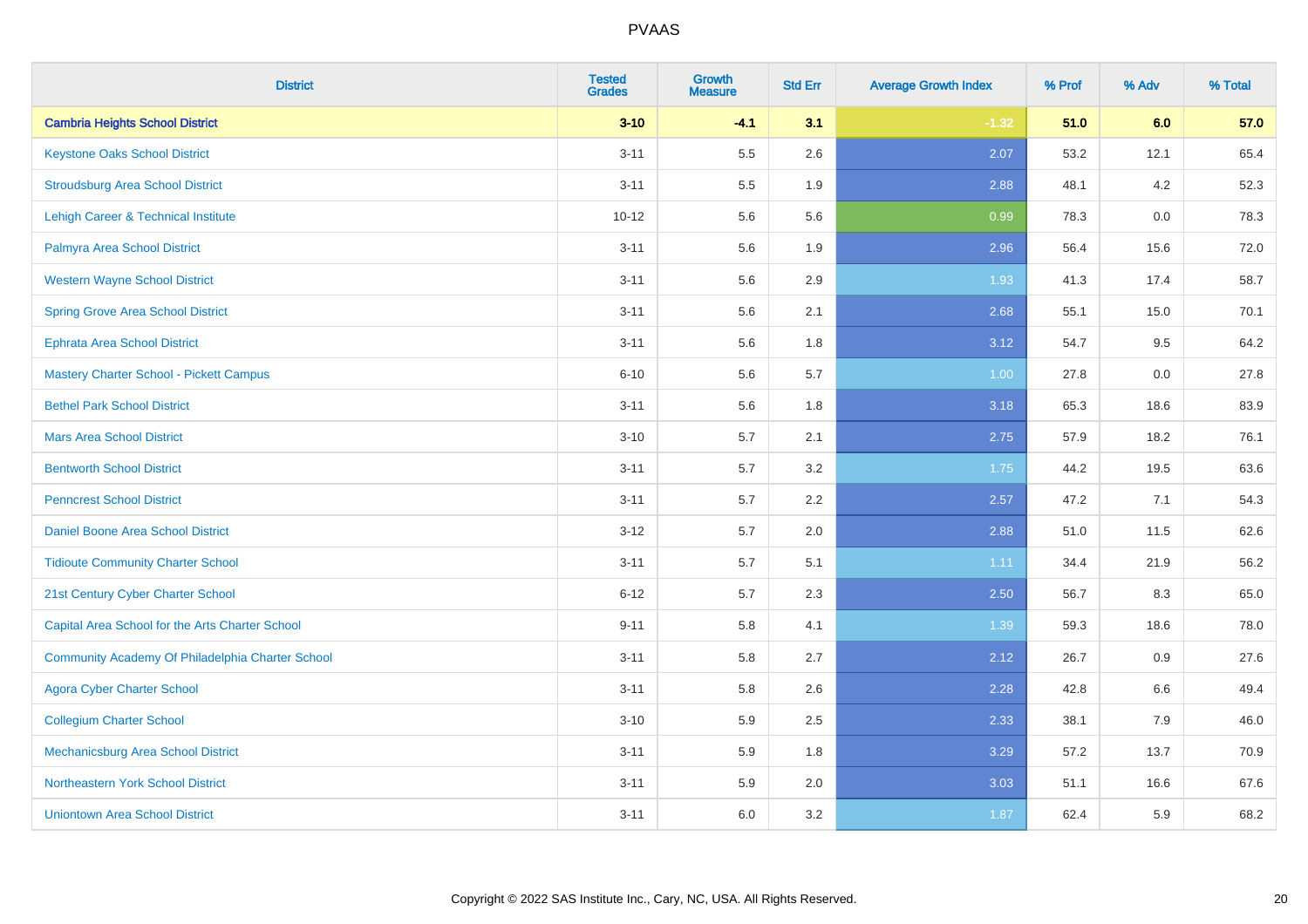| <b>District</b>                               | <b>Tested</b><br><b>Grades</b> | <b>Growth</b><br><b>Measure</b> | <b>Std Err</b> | <b>Average Growth Index</b> | % Prof | % Adv | % Total |
|-----------------------------------------------|--------------------------------|---------------------------------|----------------|-----------------------------|--------|-------|---------|
| <b>Cambria Heights School District</b>        | $3 - 10$                       | $-4.1$                          | 3.1            | $-1.32$                     | 51.0   | 6.0   | 57.0    |
| Hollidaysburg Area School District            | $3 - 11$                       | 6.0                             | 2.1            | 2.88                        | 57.1   | 12.3  | 69.4    |
| <b>Wilson Area School District</b>            | $3 - 11$                       | 6.0                             | 2.6            | 2.30                        | 48.7   | 8.5   | 57.2    |
| <b>Spring-Ford Area School District</b>       | $3 - 11$                       | $6.0\,$                         | 1.3            | 4.46                        | 60.8   | 16.5  | 77.4    |
| <b>Dover Area School District</b>             | $3-12$                         | 6.0                             | 2.1            | 2.94                        | 52.2   | 6.0   | 58.2    |
| <b>Connellsville Area School District</b>     | $3 - 11$                       | 6.1                             | 2.0            | 3.05                        | 45.4   | 7.8   | 53.2    |
| <b>Whitehall-Coplay School District</b>       | $3 - 11$                       | 6.1                             | 1.8            | 3.45                        | 49.3   | 7.4   | 56.6    |
| <b>Millersburg Area School District</b>       | $3 - 11$                       | 6.2                             | 3.8            | 1.63                        | 51.8   | 7.4   | 59.3    |
| <b>Northgate School District</b>              | $3 - 11$                       | 6.3                             | 3.6            | 1.73                        | 53.3   | 16.7  | 70.0    |
| <b>Salisbury Township School District</b>     | $3 - 11$                       | 6.3                             | 3.6            | 1.77                        | 46.2   | 6.6   | 52.8    |
| <b>Belle Vernon Area School District</b>      | $3 - 11$                       | 6.5                             | 2.6            | 2.44                        | 55.6   | 11.1  | 66.7    |
| <b>Steel Valley School District</b>           | $3 - 11$                       | 6.5                             | 3.4            | 1.89                        | 50.7   | 5.6   | 56.3    |
| <b>Wattsburg Area School District</b>         | $3 - 11$                       | 6.5                             | 2.7            | 2.43                        | 42.7   | 7.6   | 50.3    |
| <b>Sto-Rox School District</b>                | $3 - 10$                       | 6.6                             | 3.7            | 1.80                        | 13.4   | 0.0   | 13.4    |
| <b>Franklin Area School District</b>          | $3 - 11$                       | 6.6                             | 2.8            | 2.34                        | 48.2   | 4.5   | 52.7    |
| <b>Richland School District</b>               | $3 - 11$                       | 6.7                             | 2.9            | 2.33                        | 62.2   | 19.2  | 81.4    |
| Pocono Mountain School District               | $3 - 12$                       | 6.8                             | 1.5            | 4.62                        | 45.8   | 5.0   | 50.7    |
| <b>Upper Darby School District</b>            | $3-12$                         | 6.9                             | 1.5            | 4.62                        | 45.0   | 6.7   | 51.7    |
| <b>Brookville Area School District</b>        | $3 - 11$                       | 6.9                             | 3.0            | 2.30                        | 55.2   | 15.6  | 70.8    |
| <b>Shanksville-Stonycreek School District</b> | $3 - 10$                       | 7.0                             | 5.9            | 1.20                        | 64.7   | 17.6  | 82.4    |
| <b>Esperanza Cyber Charter School</b>         | $3 - 11$                       | 7.1                             | 6.1            | 1.16                        | 9.1    | 0.0   | 9.1     |
| <b>Centennial School District</b>             | $3 - 10$                       | 7.1                             | 1.7            | 4.29                        | 50.1   | 8.7   | 58.9    |
| <b>Carlynton School District</b>              | $3 - 11$                       | 7.3                             | 3.3            | 2.22                        | 41.0   | 10.5  | 51.6    |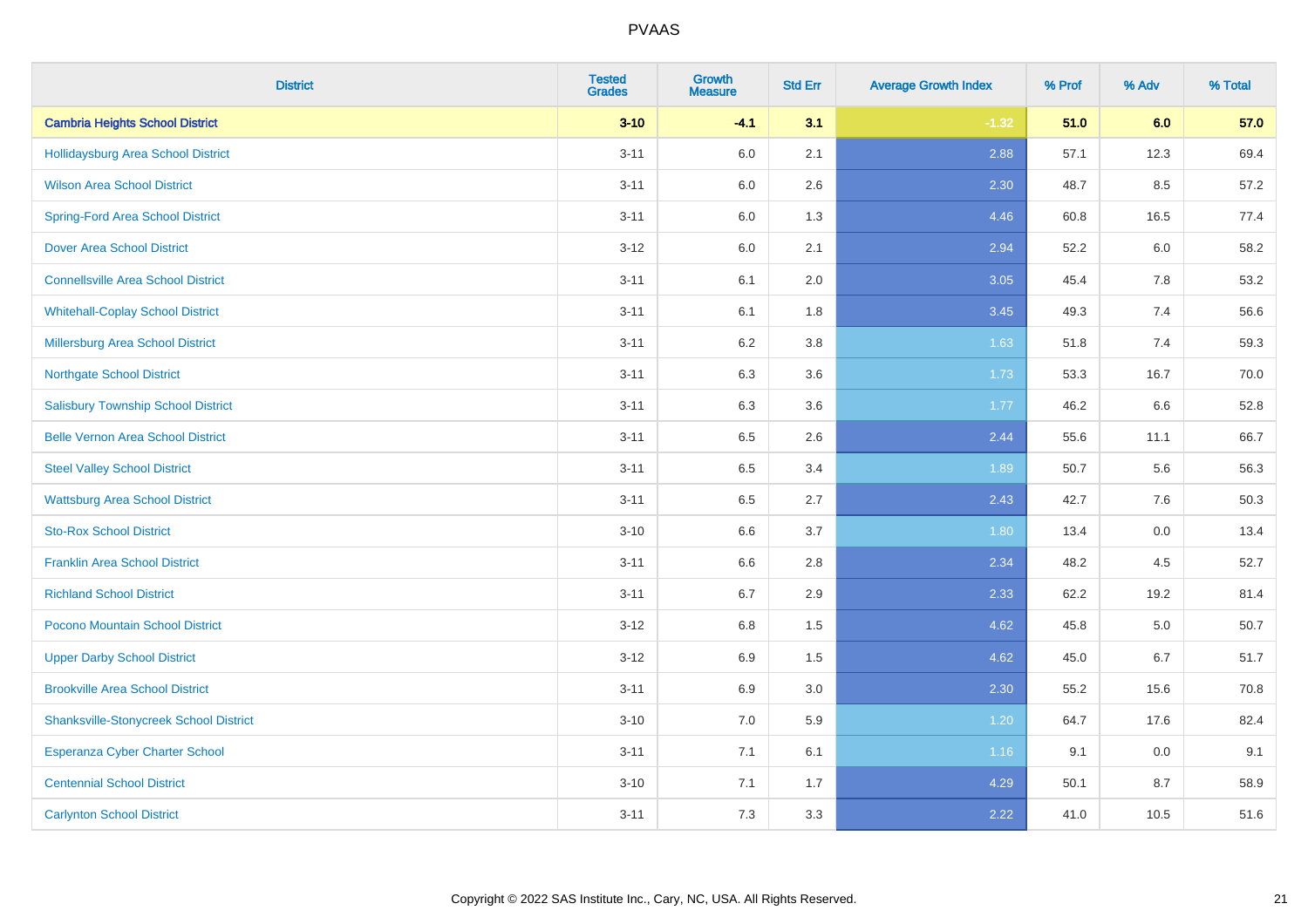| <b>District</b>                                        | <b>Tested</b><br><b>Grades</b> | <b>Growth</b><br><b>Measure</b> | <b>Std Err</b> | <b>Average Growth Index</b> | % Prof | % Adv | % Total |
|--------------------------------------------------------|--------------------------------|---------------------------------|----------------|-----------------------------|--------|-------|---------|
| <b>Cambria Heights School District</b>                 | $3 - 10$                       | $-4.1$                          | 3.1            | $-1.32$                     | 51.0   | 6.0   | 57.0    |
| Lehigh Valley Charter High School For The Arts         | $9 - 10$                       | 7.3                             | 2.6            | 2.82                        | 62.3   | 18.2  | 80.5    |
| <b>Carbondale Area School District</b>                 | $3 - 10$                       | 7.4                             | 3.3            | 2.25                        | 56.6   | 2.6   | 59.2    |
| <b>Wilmington Area School District</b>                 | $3 - 11$                       | $7.5\,$                         | 3.0            | 2.48                        | 55.1   | 5.1   | 60.2    |
| Philadelphia City School District                      | $3-12$                         | 7.5                             | 0.6            | 12.64                       | 38.4   | 7.0   | 45.4    |
| New Hope-Solebury School District                      | $3 - 11$                       | 7.5                             | 2.9            | 2.57                        | 68.2   | 22.7  | 90.9    |
| <b>Coudersport Area School District</b>                | $3 - 11$                       | 7.7                             | 3.7            | 2.06                        | 55.7   | 8.2   | 63.9    |
| Saint Marys Area School District                       | $3 - 11$                       | 7.8                             | 2.6            | 3.04                        | 57.0   | 8.2   | 65.2    |
| Allegheny-Clarion Valley School District               | $3 - 10$                       | 7.8                             | 4.7            | 1.65                        | 53.3   | 3.3   | 56.7    |
| <b>Wayne Highlands School District</b>                 | $3 - 11$                       | 7.8                             | 2.4            | 3.23                        | 52.3   | 13.1  | 65.4    |
| <b>Haverford Township School District</b>              | $3 - 11$                       | 8.0                             | 1.5            | 5.27                        | 53.0   | 25.5  | 78.6    |
| <b>Blacklick Valley School District</b>                | $3 - 11$                       | 8.0                             | 4.3            | 1.85                        | 34.1   | 0.0   | 34.1    |
| <b>Reach Cyber Charter School</b>                      | $3 - 11$                       | 8.1                             | 4.7            | 1.72                        | 42.4   | 4.6   | 47.0    |
| <b>Bethlehem-Center School District</b>                | $3 - 10$                       | 8.1                             | 3.3            | 2.46                        | 35.1   | 1.4   | 36.5    |
| Moon Area School District                              | $3 - 11$                       | 8.2                             | 1.9            | 4.25                        | 58.7   | 18.5  | 77.2    |
| <b>Monessen City School District</b>                   | $3 - 10$                       | 8.3                             | 4.5            | 1.85                        | 42.9   | 2.9   | 45.7    |
| Selinsgrove Area School District                       | $3-12$                         | 8.3                             | 2.3            | 3.54                        | 56.8   | 10.0  | 66.8    |
| Renaissance Academy Charter School                     | $3 - 11$                       | 8.3                             | 3.3            | 2.54                        | 45.6   | 22.8  | 68.4    |
| <b>William Penn School District</b>                    | $3 - 12$                       | 8.3                             | 2.1            | 3.99                        | 35.6   | 3.0   | 38.7    |
| <b>Cornwall-Lebanon School District</b>                | $3 - 11$                       | 8.3                             | 1.6            | 5.08                        | 47.2   | 8.4   | 55.6    |
| <b>Chester Charter Scholars Academy Charter School</b> | $3 - 12$                       | 8.4                             | 4.1            | 2.03                        | 23.4   | 0.0   | 23.4    |
| <b>Oswayo Valley School District</b>                   | $3-12$                         | 8.5                             | 5.0            | 1.68                        | 50.0   | 16.7  | 66.7    |
| <b>Allegheny Valley School District</b>                | $3 - 11$                       | 8.5                             | 3.9            | 2.17                        | 53.1   | 12.2  | 65.3    |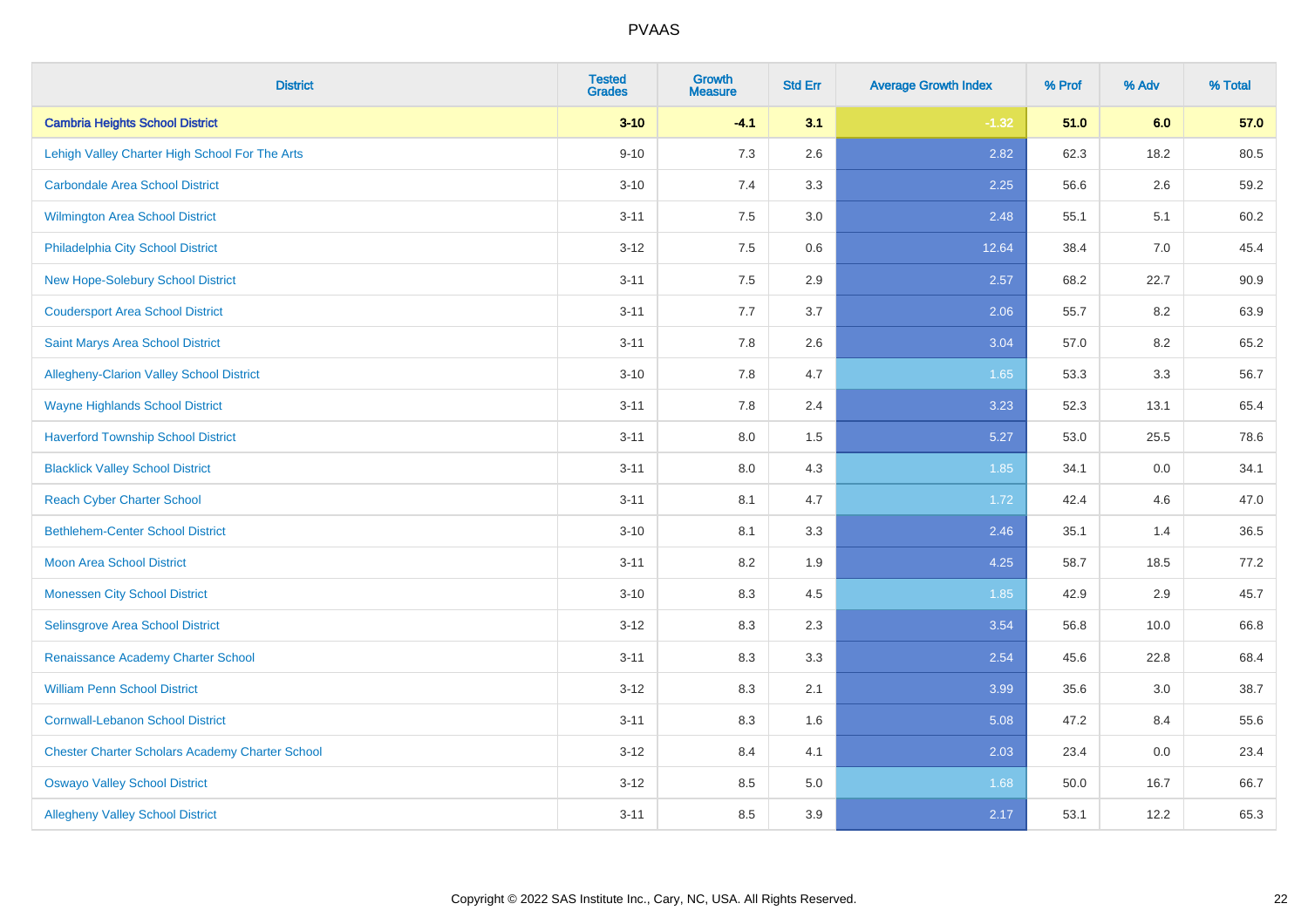| <b>District</b>                                    | <b>Tested</b><br><b>Grades</b> | <b>Growth</b><br><b>Measure</b> | <b>Std Err</b> | <b>Average Growth Index</b> | % Prof | % Adv | % Total |
|----------------------------------------------------|--------------------------------|---------------------------------|----------------|-----------------------------|--------|-------|---------|
| <b>Cambria Heights School District</b>             | $3 - 10$                       | $-4.1$                          | 3.1            | $-1.32$                     | 51.0   | 6.0   | 57.0    |
| Eastern Lebanon County School District             | $3 - 11$                       | 8.6                             | $2.2\,$        | 3.84                        | 48.8   | 11.4  | 60.3    |
| <b>Conestoga Valley School District</b>            | $3 - 11$                       | 8.7                             | 1.8            | 4.69                        | 60.3   | 13.5  | 73.8    |
| <b>Wyalusing Area School District</b>              | $3-12$                         | 8.8                             | 3.3            | 2.68                        | 54.6   | 11.7  | 66.2    |
| <b>Wilson School District</b>                      | $3 - 12$                       | 8.8                             | 1.5            | 5.96                        | 52.6   | 14.6  | 67.2    |
| <b>Council Rock School District</b>                | $3 - 11$                       | 8.9                             | 1.2            | 7.65                        | 62.8   | 16.6  | 79.4    |
| <b>Hamburg Area School District</b>                | $3 - 11$                       | 8.9                             | 2.5            | 3.63                        | 43.5   | 8.2   | 51.7    |
| <b>Mckeesport Area School District</b>             | $3 - 12$                       | 9.0                             | 2.4            | 3.72                        | 31.0   | 4.5   | 35.5    |
| <b>Avon Grove Charter School</b>                   | $3 - 11$                       | 9.0                             | 2.9            | 3.13                        | 58.8   | 16.7  | 75.5    |
| <b>York Academy Regional Charter School</b>        | $3 - 11$                       | 9.0                             | 5.0            | 1.79                        | 55.2   | 0.0   | 55.2    |
| Ambridge Area School District                      | $3 - 12$                       | 9.1                             | 2.6            | 3.46                        | 50.4   | 10.7  | 61.1    |
| <b>Mifflin County School District</b>              | $3 - 11$                       | 9.1                             | 1.7            | 5.49                        | 47.1   | 6.7   | 53.8    |
| <b>Octorara Area School District</b>               | $3 - 11$                       | 9.1                             | 2.4            | 3.82                        | 52.1   | 8.5   | 60.6    |
| <b>North Penn School District</b>                  | $3 - 11$                       | 9.1                             | 1.1            | 8.36                        | 55.8   | 17.0  | 72.8    |
| <b>Commonwealth Charter Academy Charter School</b> | $3 - 10$                       | 9.1                             | 1.9            | 4.90                        | 47.2   | 9.1   | 56.3    |
| <b>Cranberry Area School District</b>              | $3 - 12$                       | 9.2                             | 3.0            | 3.04                        | 47.5   | 10.2  | 57.6    |
| Pen Argyl Area School District                     | $3 - 12$                       | 9.2                             | 2.7            | 3.46                        | 50.0   | 12.6  | 62.6    |
| Pennsylvania Distance Learning Charter School      | $3 - 12$                       | 9.3                             | 4.2            | 2.22                        | 42.2   | 3.1   | 45.3    |
| <b>Bethlehem Area School District</b>              | $3 - 11$                       | 9.3                             | 1.1            | 8.15                        | 44.7   | 12.0  | 56.7    |
| <b>Tech Freire Charter School</b>                  | $9 - 11$                       | 9.3                             | 2.9            | 3.26                        | 18.0   | 1.1   | 19.1    |
| <b>Shippensburg Area School District</b>           | $3 - 11$                       | 9.3                             | 1.9            | 4.84                        | 53.1   | 10.2  | 63.3    |
| Multicultural Academy Charter School               | $9 - 11$                       | 9.5                             | 3.5            | 2.69                        | 22.0   | 0.0   | 22.0    |
| <b>Hazleton Area School District</b>               | $3 - 11$                       | 9.6                             | 1.4            | 6.77                        | 45.0   | 7.8   | 52.9    |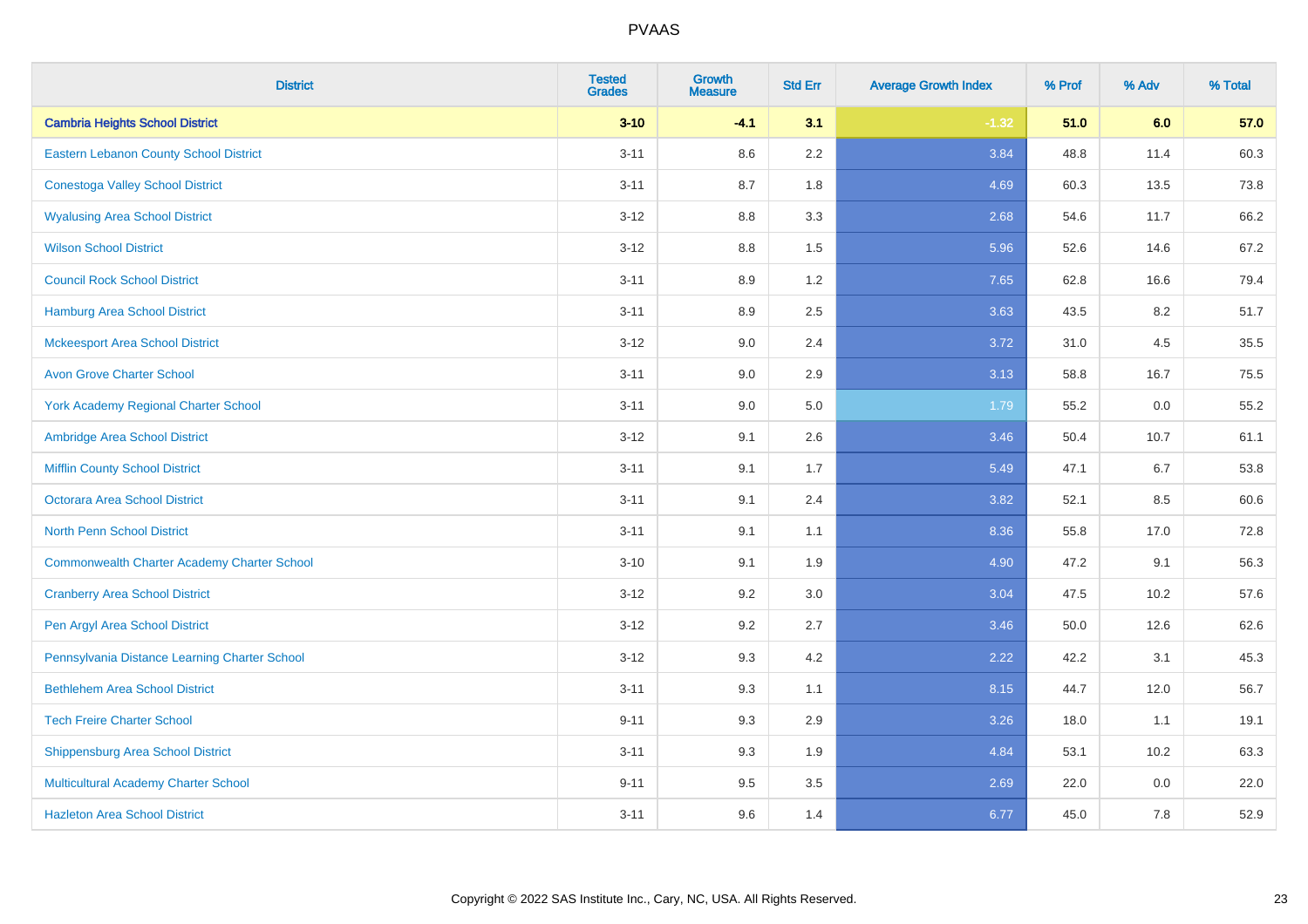| <b>District</b>                               | <b>Tested</b><br><b>Grades</b> | <b>Growth</b><br><b>Measure</b> | <b>Std Err</b> | <b>Average Growth Index</b> | % Prof | % Adv | % Total |
|-----------------------------------------------|--------------------------------|---------------------------------|----------------|-----------------------------|--------|-------|---------|
| <b>Cambria Heights School District</b>        | $3 - 10$                       | $-4.1$                          | 3.1            | $-1.32$                     | 51.0   | 6.0   | 57.0    |
| <b>Eastern York School District</b>           | $3 - 11$                       | 9.6                             | 2.6            | 3.71                        | 56.3   | 12.6  | 68.9    |
| <b>Freeport Area School District</b>          | $3 - 10$                       | 9.7                             | 2.5            | 3.91                        | 57.5   | 17.8  | 75.3    |
| <b>Homer-Center School District</b>           | $3 - 11$                       | 9.7                             | 3.6            | 2.70                        | 45.1   | 17.2  | 62.3    |
| <b>Shenandoah Valley School District</b>      | $3 - 11$                       | 9.7                             | 3.9            | 2.49                        | 28.3   | 5.0   | 33.3    |
| Fox Chapel Area School District               | $3 - 11$                       | 9.8                             | 1.8            | 5.36                        | 56.6   | 28.6  | 85.2    |
| <b>Northern Cambria School District</b>       | $3 - 11$                       | 10.0                            | 3.3            | 3.04                        | 47.4   | 5.1   | 52.6    |
| <b>Avon Grove School District</b>             | $3 - 10$                       | 10.0                            | 1.6            | 6.26                        | 56.3   | 18.6  | 74.9    |
| <b>Ridley School District</b>                 | $3 - 12$                       | 10.0                            | 1.6            | 6.10                        | 45.6   | 8.2   | 53.8    |
| <b>Reading School District</b>                | $3 - 11$                       | 10.1                            | 1.4            | 7.25                        | 24.7   | 2.4   | 27.2    |
| <b>York Suburban School District</b>          | $3 - 11$                       | 10.1                            | 2.1            | 4.91                        | 53.5   | 27.8  | 81.3    |
| Dr Robert Ketterer Charter School Inc         | $6 - 12$                       | 10.1                            | 5.0            | 2.04                        | 14.9   | 0.4   | 15.3    |
| <b>Clarion Area School District</b>           | $3 - 11$                       | 10.3                            | 4.1            | 2.51                        | 45.4   | 14.6  | 60.0    |
| <b>Midd-West School District</b>              | $3 - 11$                       | 10.3                            | 2.7            | 3.80                        | 58.0   | 13.4  | 71.4    |
| <b>Cocalico School District</b>               | $3 - 11$                       | 10.6                            | 2.0            | 5.18                        | 50.8   | 14.1  | 64.8    |
| <b>Montgomery Area School District</b>        | $3 - 11$                       | 10.7                            | 3.6            | 2.96                        | 48.7   | 12.4  | 61.1    |
| Lake-Lehman School District                   | $3 - 11$                       | 10.8                            | 2.7            | 3.93                        | 55.3   | 7.9   | 63.2    |
| Montoursville Area School District            | $3 - 12$                       | 10.8                            | 2.5            | 4.24                        | 44.6   | 20.1  | 64.8    |
| <b>Garnet Valley School District</b>          | $3 - 10$                       | 10.9                            | 1.7            | 6.53                        | 67.1   | 19.0  | 86.1    |
| <b>Sayre Area School District</b>             | $3 - 11$                       | 11.2                            | 3.5            | 3.20                        | 52.2   | 7.5   | 59.7    |
| <b>Greater Nanticoke Area School District</b> | $3 - 12$                       | 11.2                            | 2.8            | 4.01                        | 38.0   | 12.4  | 50.4    |
| <b>Littlestown Area School District</b>       | $3 - 11$                       | 11.4                            | 2.5            | 4.62                        | 55.2   | 10.4  | 65.6    |
| Mastery Charter School - Hardy Williams       | $3 - 11$                       | 11.4                            | 3.4            | 3.33                        | 44.3   | 5.7   | 50.0    |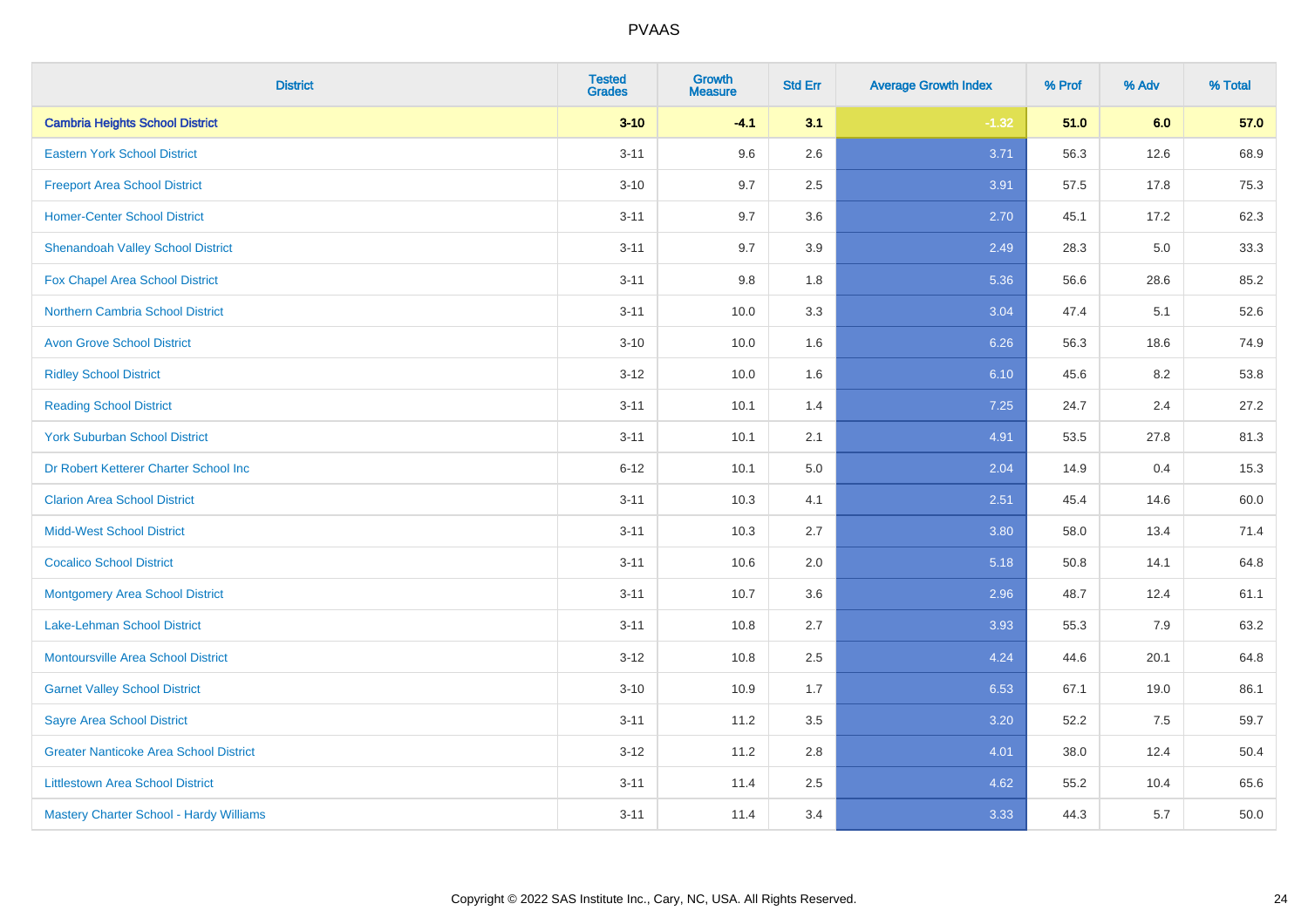| <b>District</b>                          | <b>Tested</b><br><b>Grades</b> | Growth<br><b>Measure</b> | <b>Std Err</b> | <b>Average Growth Index</b> | % Prof | % Adv   | % Total |
|------------------------------------------|--------------------------------|--------------------------|----------------|-----------------------------|--------|---------|---------|
| <b>Cambria Heights School District</b>   | $3 - 10$                       | $-4.1$                   | 3.1            | $-1.32$                     | 51.0   | 6.0     | 57.0    |
| <b>Pine-Richland School District</b>     | $3 - 11$                       | 11.5                     | 1.8            | 6.31                        | 60.6   | 24.4    | 85.0    |
| Pennsylvania Cyber Charter School        | $3 - 11$                       | 11.6                     | 1.5            | 7.54                        | 46.3   | $5.0\,$ | 51.3    |
| <b>Pennsbury School District</b>         | $3 - 11$                       | 11.7                     | 1.5            | 7.90                        | 60.1   | 21.3    | 81.3    |
| <b>Fort Leboeuf School District</b>      | $3 - 11$                       | 11.7                     | 2.5            | 4.73                        | 48.5   | 21.1    | 69.6    |
| Pennsylvania Virtual Charter School      | $3 - 11$                       | 11.8                     | 3.5            | 3.37                        | 56.5   | 11.1    | 67.6    |
| Downingtown Area School District         | $3 - 11$                       | 12.1                     | 1.1            | 10.67                       | 60.0   | 23.5    | 83.6    |
| <b>Fleetwood Area School District</b>    | $3 - 10$                       | 12.2                     | 2.2            | 5.68                        | 53.5   | 11.6    | 65.2    |
| <b>Central York School District</b>      | $3 - 12$                       | 12.3                     | 1.7            | 7.20                        | 55.5   | 11.5    | 67.0    |
| <b>Souderton Area School District</b>    | $3 - 11$                       | 12.4                     | 1.5            | 8.28                        | 61.7   | 15.2    | 76.9    |
| <b>School Lane Charter School</b>        | $3 - 11$                       | 12.4                     | 3.6            | 3.43                        | 59.1   | 9.8     | 68.9    |
| <b>Jenkintown School District</b>        | $3 - 11$                       | 12.5                     | 4.4            | 2.84                        | 54.6   | 29.6    | 84.1    |
| <b>Wissahickon School District</b>       | $3 - 10$                       | 12.5                     | 1.8            | 6.85                        | 58.3   | 22.4    | 80.7    |
| <b>West Perry School District</b>        | $3 - 11$                       | 12.5                     | 2.5            | 4.99                        | 56.6   | 8.4     | 65.0    |
| <b>Delaware Valley School District</b>   | $3 - 11$                       | 12.6                     | 1.8            | 6.93                        | 55.2   | 16.2    | 71.4    |
| <b>West Chester Area School District</b> | $3 - 11$                       | 12.6                     | 1.2            | 10.38                       | 66.8   | 20.2    | 87.0    |
| <b>Derry Township School District</b>    | $3 - 10$                       | 12.8                     | 2.0            | 6.39                        | 54.8   | 25.8    | 80.6    |
| <b>Iroquois School District</b>          | $3 - 11$                       | 13.1                     | 3.0            | 4.35                        | 48.2   | 7.8     | 56.0    |
| <b>Derry Area School District</b>        | $3 - 11$                       | 13.2                     | 2.8            | 4.69                        | 60.0   | 12.5    | 72.5    |
| People For People Charter School         | $3 - 12$                       | 13.3                     | 5.5            | 2.43                        | 13.5   | 0.0     | 13.5    |
| <b>Penn-Trafford School District</b>     | $3 - 11$                       | 13.4                     | 1.7            | 7.87                        | 62.3   | 21.9    | 84.2    |
| <b>Abington Heights School District</b>  | $3 - 11$                       | 13.5                     | 2.2            | 6.27                        | 58.3   | 16.2    | 74.5    |
| <b>Jamestown Area School District</b>    | $3 - 11$                       | 13.5                     | 4.2            | 3.19                        | 64.4   | 13.3    | 77.8    |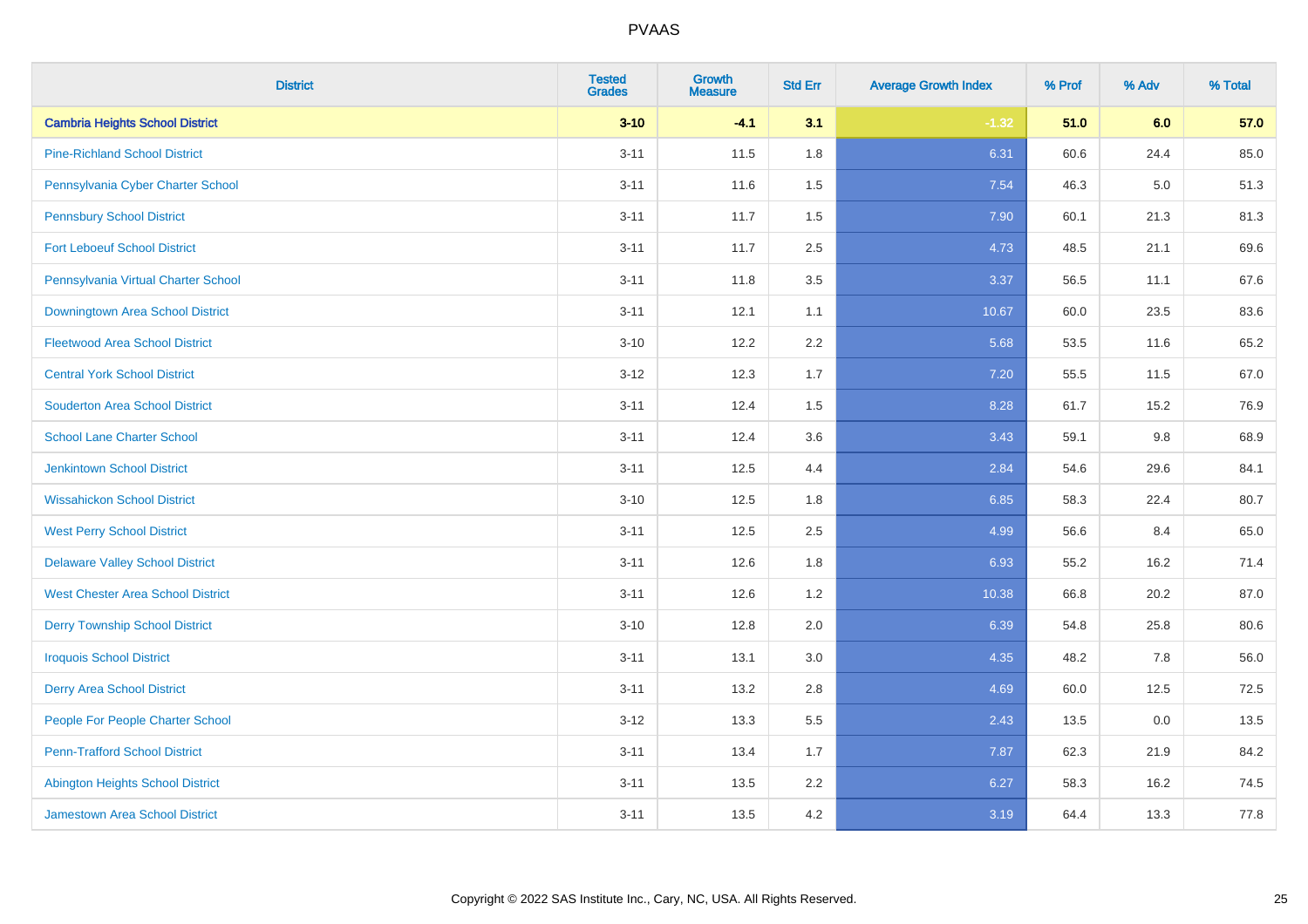| <b>District</b>                                  | <b>Tested</b><br><b>Grades</b> | <b>Growth</b><br><b>Measure</b> | <b>Std Err</b> | <b>Average Growth Index</b> | % Prof | % Adv   | % Total |
|--------------------------------------------------|--------------------------------|---------------------------------|----------------|-----------------------------|--------|---------|---------|
| <b>Cambria Heights School District</b>           | $3 - 10$                       | $-4.1$                          | 3.1            | $-1.32$                     | 51.0   | 6.0     | 57.0    |
| <b>Dallastown Area School District</b>           | $3 - 11$                       | 13.5                            | 1.5            | 8.84                        | 56.0   | 17.9    | 73.8    |
| <b>City CHS</b>                                  | $10 - 11$                      | 13.6                            | 2.7            | 5.12                        | 45.8   | 3.0     | 48.8    |
| <b>Springfield School District</b>               | $3 - 11$                       | 13.8                            | 1.7            | 7.99                        | 60.9   | 21.5    | 82.4    |
| Penns Valley Area School District                | $3 - 12$                       | 14.0                            | 2.9            | 4.80                        | 41.9   | 23.1    | 65.0    |
| <b>Colonial School District</b>                  | $3 - 11$                       | 14.0                            | 1.7            | 8.21                        | 60.2   | 19.6    | 79.8    |
| <b>Lincoln Leadership Academy Charter School</b> | $3 - 12$                       | 14.2                            | 6.4            | 2.22                        | 23.5   | $0.0\,$ | 23.5    |
| <b>Southern York County School District</b>      | $3 - 11$                       | 14.2                            | 2.1            | 6.91                        | 55.1   | 18.1    | 73.1    |
| <b>Saucon Valley School District</b>             | $3 - 11$                       | 14.7                            | 2.5            | 5.98                        | 48.7   | 20.2    | 69.0    |
| <b>Great Valley School District</b>              | $3 - 11$                       | 15.0                            | 1.9            | 7.98                        | 50.0   | 35.0    | 85.0    |
| <b>Upper Merion Area School District</b>         | $3 - 11$                       | 15.3                            | 2.0            | 7.62                        | 59.3   | 19.3    | 78.6    |
| <b>Upper Dublin School District</b>              | $3 - 12$                       | 15.4                            | 1.8            | 8.53                        | 60.8   | 24.8    | 85.6    |
| Northern York County School District             | $3 - 11$                       | 15.6                            | 2.0            | 7.98                        | 57.4   | 11.5    | 68.8    |
| <b>Greenwood School District</b>                 | $3 - 11$                       | 15.9                            | 3.9            | 4.11                        | 50.0   | 25.0    | 75.0    |
| <b>Belmont Charter School</b>                    | $3 - 10$                       | 16.0                            | 6.5            | 2.45                        | 64.3   | 0.0     | 64.3    |
| Northern Bedford County School District          | $3 - 11$                       | 16.5                            | 3.6            | 4.58                        | 51.7   | 20.0    | 71.7    |
| <b>Deer Lakes School District</b>                | $3 - 11$                       | 17.0                            | 2.7            | 6.32                        | 61.5   | 16.4    | 77.9    |
| <b>Unionville-Chadds Ford School District</b>    | $3 - 11$                       | 17.1                            | 3.1            | 5.51                        | 68.1   | 13.2    | 81.3    |
| <b>North Allegheny School District</b>           | $3 - 11$                       | 17.4                            | 1.3            | 13.52                       | 59.5   | 28.1    | 87.6    |
| <b>Norwin School District</b>                    | $3 - 11$                       | 18.0                            | 1.7            | 10.37                       | 58.5   | 27.0    | 85.4    |
| <b>Valley View School District</b>               | $3 - 11$                       | 18.1                            | 2.4            | 7.42                        | 53.7   | 14.7    | 68.4    |
| <b>Cumberland Valley School District</b>         | $3 - 12$                       | 18.5                            | 1.3            | 14.64                       | 60.7   | 23.4    | 84.1    |
| <b>Upper Saint Clair School District</b>         | $3 - 11$                       | 18.5                            | 1.7            | 10.65                       | 61.8   | 30.1    | 91.9    |